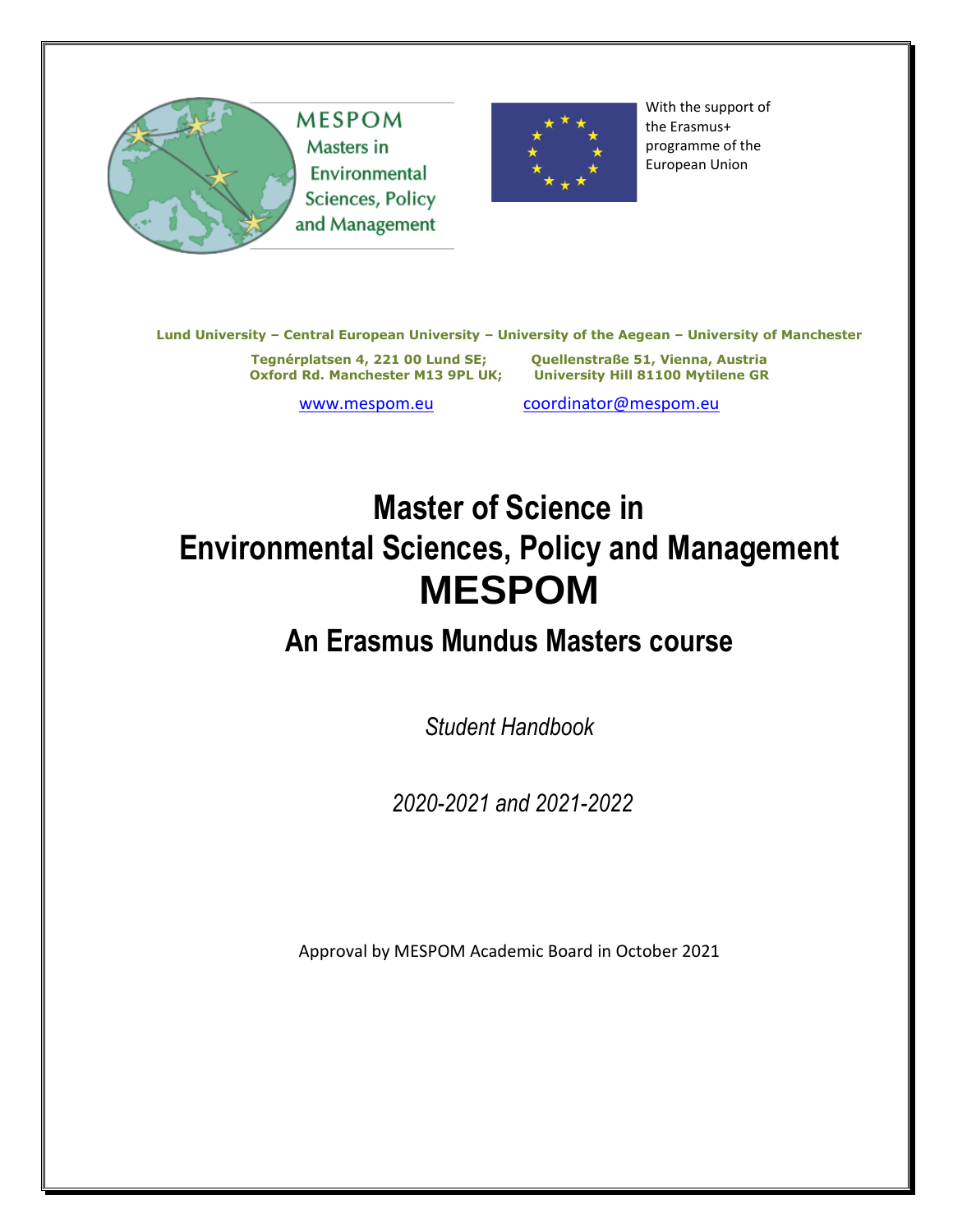### **Contents**

| $\mathbf{1}$   |       |  |
|----------------|-------|--|
|                | 1.1   |  |
|                | 1.2   |  |
| $\overline{2}$ |       |  |
|                | 2.1   |  |
|                | 2.2   |  |
|                | 2.3   |  |
| 3              |       |  |
| 4              |       |  |
| 5              |       |  |
| 6              |       |  |
|                | 6.1   |  |
|                | 6.2   |  |
|                | 6.3   |  |
|                | 6.4   |  |
|                | 6.4.1 |  |
|                | 6.4.2 |  |
|                | 6.4.3 |  |
|                | 6.4.4 |  |
|                | 6.4.5 |  |
|                | 6.5   |  |
|                | 6.6   |  |
| $\overline{ }$ |       |  |
|                |       |  |
|                |       |  |
|                |       |  |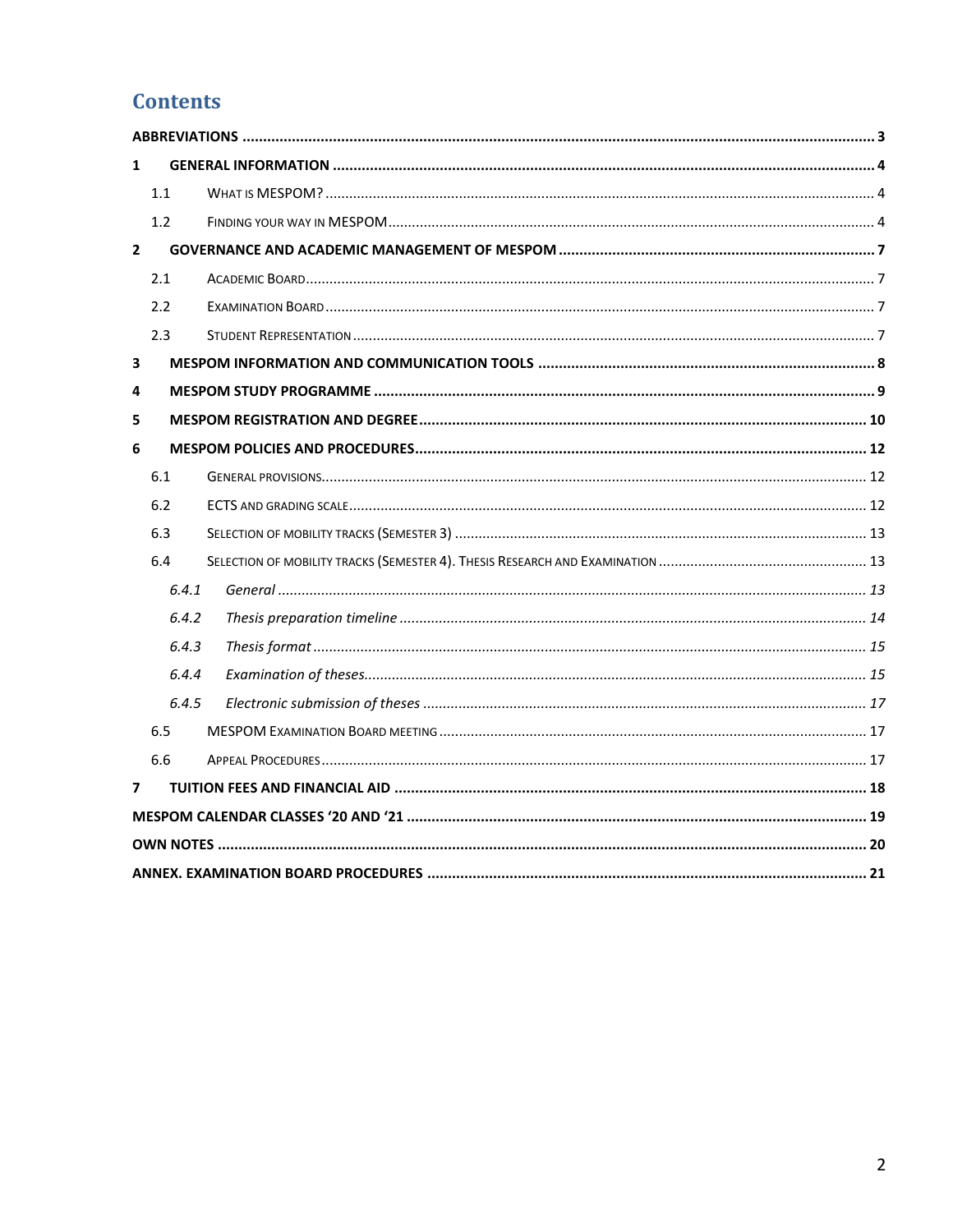## <span id="page-2-0"></span>**Abbreviations**

| AB            | (MESPOM) Academic Board                                                |
|---------------|------------------------------------------------------------------------|
| <b>CEU</b>    | <b>Central European University</b>                                     |
| <b>EACEA</b>  | Education, Audio-visual and Culture Executive Agency                   |
| EC            | <b>European Commission</b>                                             |
| <b>ECTS</b>   | European Credit Transfer System                                        |
| EM            | <b>Erasmus Mundus</b>                                                  |
| <b>EMMC</b>   | <b>Erasmus Mundus Masters Course</b>                                   |
| <b>EMJMD</b>  | Erasmus Mundus Joint Master Degree                                     |
| <b>IIIEE</b>  | International Institute for Industrial Environmental Economics (at LU) |
| LU            | <b>Lund University</b>                                                 |
| <b>MESPOM</b> | Masters in Environmental Sciences, Policy and Management               |
| <b>MIIS</b>   | Middlebury Institute of International Studies at Monterey              |
| <b>SEAES</b>  | School of Earth and Environmental Sciences                             |
| UAegean       | University of the Aegean                                               |
| <b>UoM</b>    | University of Manchester                                               |
| <b>UoS</b>    | University of Saskatchewan                                             |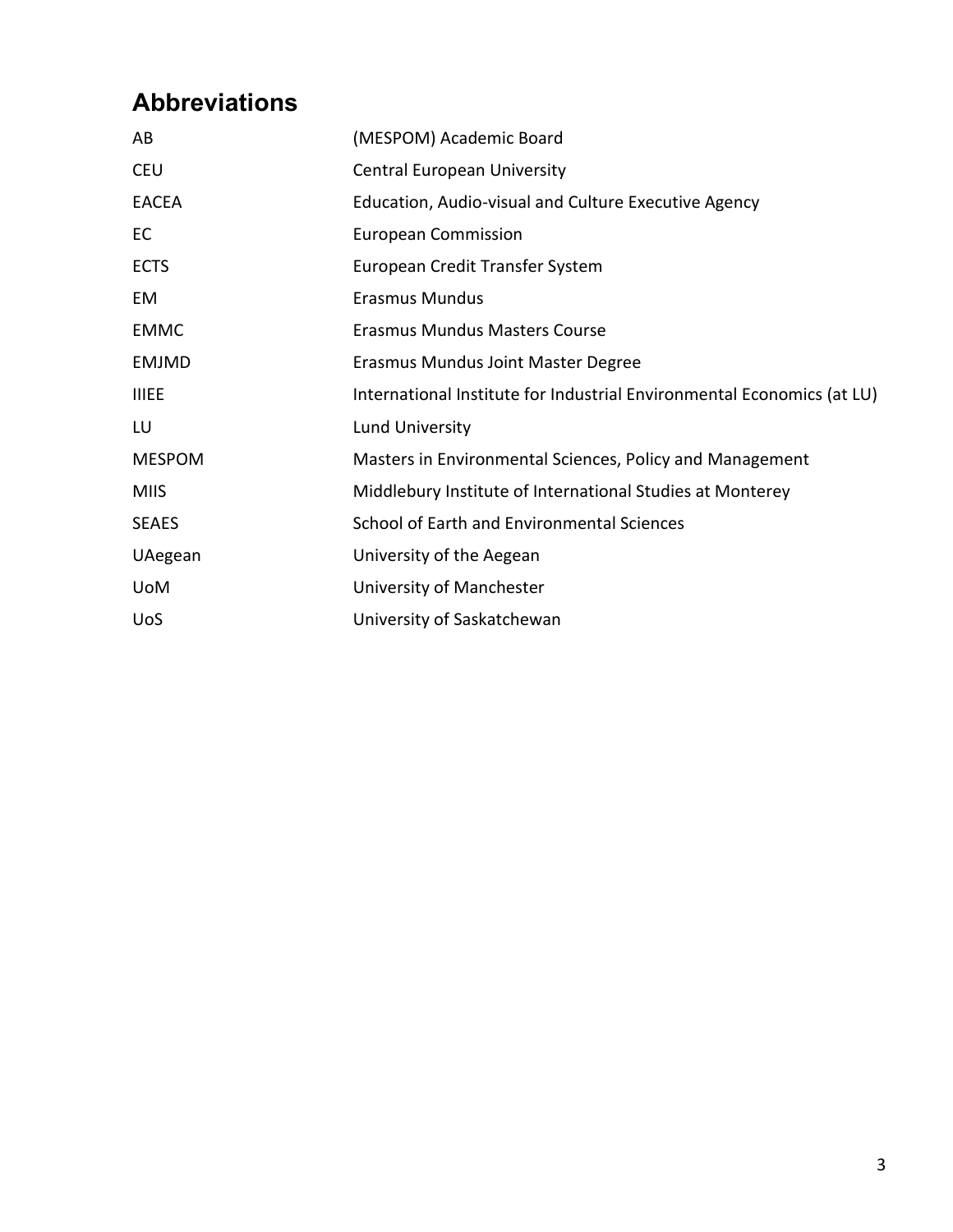## <span id="page-3-0"></span>**1 General information**

### <span id="page-3-1"></span>**1.1 What is MESPOM?**

MESPOM is a joint Masters course in Environmental Sciences, Policy and Management operated by

- The University of the Aegean (UAegean, Greece),
- Central European University (CEU, Hungary and Austria),
- Lund University (LU, Sweden),
- The University of Manchester (UoM, UK)
- Middlebury Institute of International Studies at Monterey (MIIS, US)
- The University of Saskatchewan (UoS, Canada).

These six institutions are called the **MESPOM Consortium Partners.** CEU, LU, the UAegean and the UoM are called **European MESPOM Consortium Partners.**

MESPOM prepares students for developing integrated solutions to environmental challenges, especially in the international context.

MESPOM awards a multiple/joint Master of Science degree which is supported by multiple *degree certificates* issued by the European partner universities and a single Diploma Supplement (DS).

In 2005-2016 MESPOM operated within Erasmus Mundus (EM) and Erasmus +, European Commission's programmes aiming to enhance quality, visibility and attractiveness of European higher education. These programs provided considerable support to develop MESPOM to the point where it could start operate independently since 2015. MESPOM is part of a network of Joint Masters Courses in Europe embodying the idea of a single European Higher Education Area.

### <span id="page-3-2"></span>**1.2 Finding your way in MESPOM**

MESPOM is governed by the **Academic Board (AB)** which includes representatives of each of the Consortium Partners, and the MESPOM Co-ordinator. Student representatives may request to attend the AB meetings as appropriate. The **MESPOM Coordinator** is a faculty member appointed by the Academic Board who deals with the coordination of MESPOM. The Coordinator prepares and organizes AB meetings and maintains contacts with the European Commission on behalf of MESPOM.

Each of the MESPOM Consortium partners has at least one faculty and at least one administrative staff member responsible for academic and administrative aspects of MESPOM respectively. These individuals are listed in [Table 1.](#page-4-0) The students are encouraged to turn to MESPOM **Academic Contacts** regarding the academic content of the programme (courses, grading systems, leave of absence, etc.) and to MESPOM **Administrative Contacts** regarding relevant organizational issues (visas, accommodation, transcripts and certificates, calendars, etc.). The **MESPOM Coordinator**  should be contacted regarding questions concerning students' mobility, Erasmus + scholarships, and other aspects of coordination and joint operation of the Course as well as matters related to the European Commission.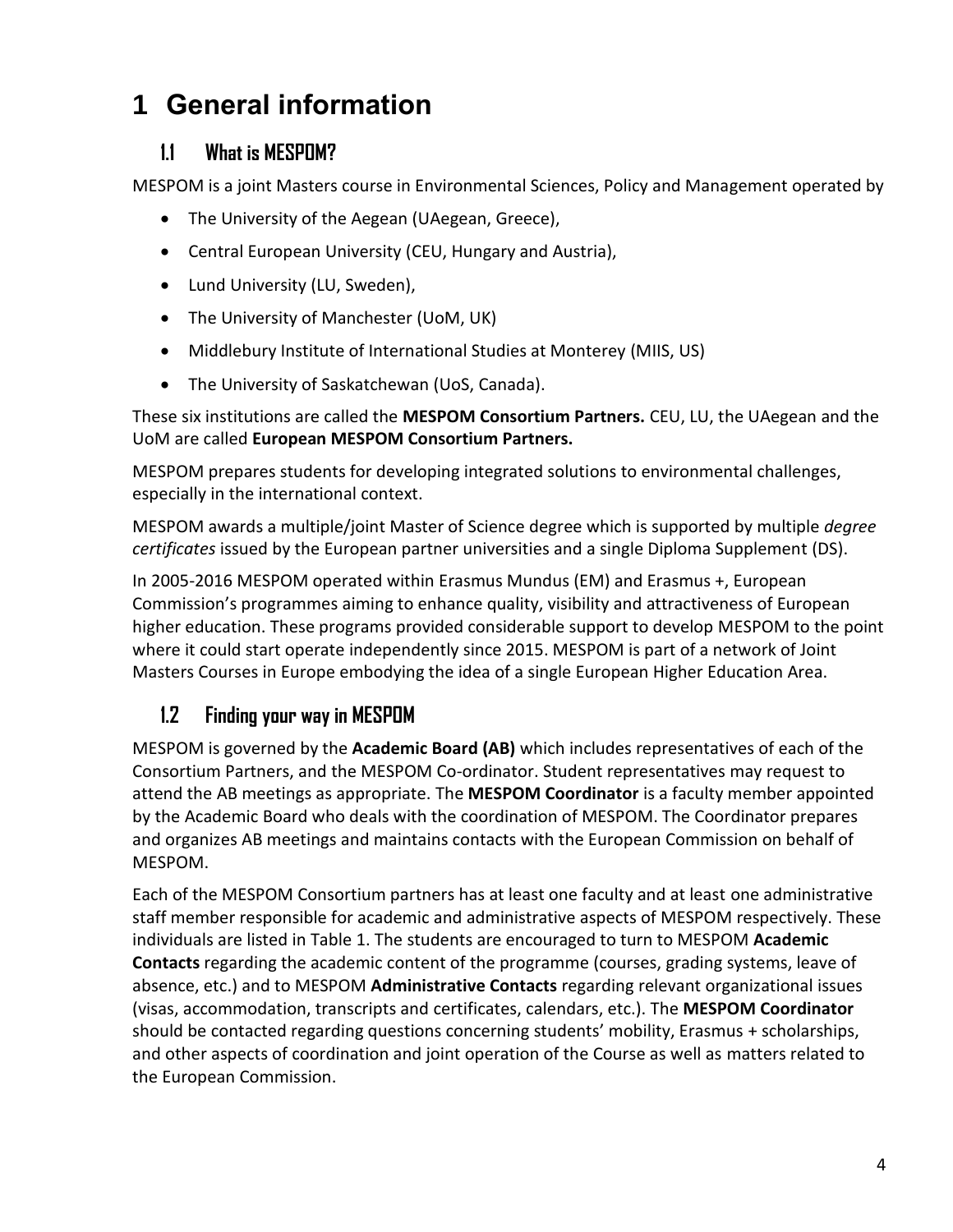#### <span id="page-4-0"></span>**Table 1. Who is who in MESPOM**

| Name, contact information                       | <b>Position</b>                                             | <b>Role in MESPOM</b>                                                                                                                                                             |  |  |  |
|-------------------------------------------------|-------------------------------------------------------------|-----------------------------------------------------------------------------------------------------------------------------------------------------------------------------------|--|--|--|
| Aleh Cherp (aleh.cherp@mespom.eu)               | Professor,<br>Environmental<br>Sciences and<br>Policy (CEU) | <b>MESPOM Coordinator. Contact regarding</b><br>all joint and cooperative issues (mobility,<br>tuition, scholarships, joint degrees and<br>examination, liaison with the EC etc.) |  |  |  |
| Gyorgyi Puruczky (gyorgyi@mespom.eu)            | <b>MESPOM</b><br>administrator,<br><b>CEU</b>               | Contact regarding all intra-Consortium<br>issues (mobility, scholarships, etc.),                                                                                                  |  |  |  |
| Tunde Szabolcs (tunde@mespom.eu)                | PhD and<br><b>MESPOM</b><br>administrator,<br><b>CEU</b>    | Contact regarding student and alumni<br>matters                                                                                                                                   |  |  |  |
| Sonia Yeh (sonia.yeh@chalmers.se)               | Professor,<br>Chalmers<br>University of<br>Technology       | External Examiner. Issues of academic<br>quality assurance                                                                                                                        |  |  |  |
|                                                 | The University of the Aegean                                |                                                                                                                                                                                   |  |  |  |
| Petros Gaganis (gaganis@aegean.gr)              | Professor                                                   | UAegean Academic Contact.                                                                                                                                                         |  |  |  |
| Karagianni Hrisa<br>(hkaragianni@env.aegean.gr) | Chief<br>Administrator                                      |                                                                                                                                                                                   |  |  |  |
| Michael Bakas (mbakas@env.aegean.gr)            | Postgraduate<br>administrator                               | UAegean Administrative Contact.                                                                                                                                                   |  |  |  |
| <b>Central European University</b>              |                                                             |                                                                                                                                                                                   |  |  |  |
| Laszlo Pinter (pinterL@ceu.edu)                 | Head of<br>Department                                       |                                                                                                                                                                                   |  |  |  |
| Ruben Mnatsakanian (mnatsaka@ceu.edu)           | Masters Program<br>Committee<br>Director                    | <b>CEU Academic Contact</b>                                                                                                                                                       |  |  |  |
| Reka Toth (TothR@ceu.edu)                       | Dept. academic<br>coordinator                               | CEU Admin. Contact (scheduling and<br>course support)                                                                                                                             |  |  |  |
| Viktoria Penz (penzV@ceu.edu)                   | Dept. coordinator                                           | CEU Administrative Contact (scholarships<br>and academic records)                                                                                                                 |  |  |  |
| <b>IIIEE at Lund University</b>                 |                                                             |                                                                                                                                                                                   |  |  |  |
| Naoko Tojo (naoko.tojo@iiiee.lu.se)             | Director of<br>Educational<br>Programmes                    |                                                                                                                                                                                   |  |  |  |
| Lars Strupeit (lars.strupeit@iiiee.lu.se)       | Associate<br>Professor                                      | LU Academic Contact, MESPOM<br>programme coordinator in Lund                                                                                                                      |  |  |  |
| Patricia Felix (patricia.felix@iiiee.lu.se)     | Student<br>coordinator                                      | <b>LU Administrative Contact</b>                                                                                                                                                  |  |  |  |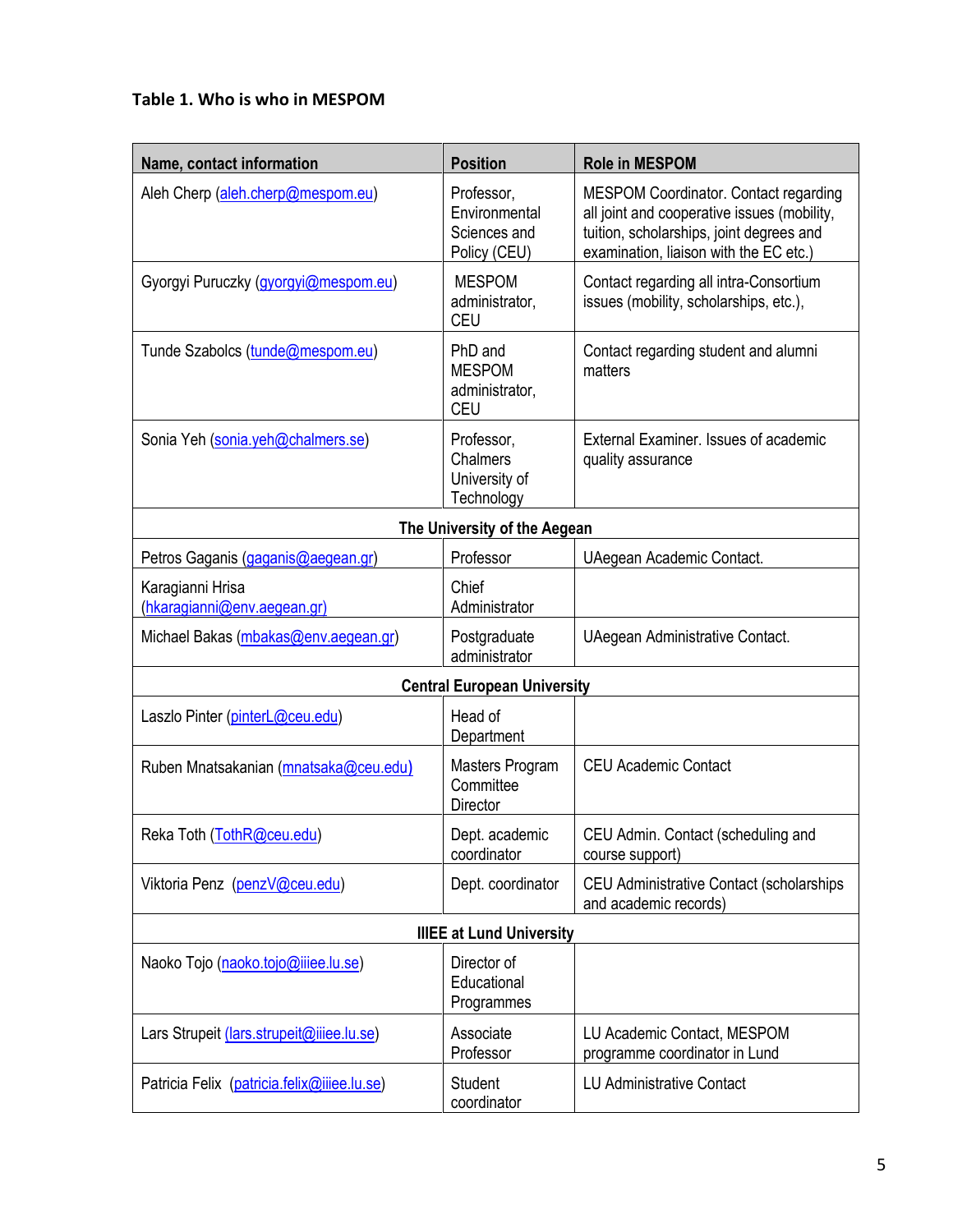| Name, contact information                                        | <b>Position</b>                                                             | <b>Role in MESPOM</b>                      |  |  |
|------------------------------------------------------------------|-----------------------------------------------------------------------------|--------------------------------------------|--|--|
| Stephen Boult<br>(Stephen.boult@manchester.ac.uk)                | Lecturer,<br>Programme<br>Director MSc<br>PEC/MAES                          | UoM Co-director of MESPOM                  |  |  |
| Andrew Lowe<br>(Andrew.Lowe-2@manchester.ac.uk)                  | Lecturer,<br>Department of<br>Earth and<br>Environmental<br><b>Sciences</b> | UoM Co-director of MESPOM                  |  |  |
| Michael Atherton<br>(Michael.atherton@manchester.ac.uk)          | Admissions<br>manager                                                       | Contact for students not yet in Manchester |  |  |
| Carol Jeffery<br>(Carol.A.Jeffery@manchester.ac.uk)              | Programme<br>Administrator                                                  | Contact for students in Manchester         |  |  |
| Middlebury Institute of International Studies at Monterey (MIIS) |                                                                             |                                            |  |  |
| Lyuba Zarsky (Izarsky@miis.edu)                                  | Professor                                                                   | <b>MIIS Academic Contact</b>               |  |  |
| The University of Saskatchewan (UoS)                             |                                                                             |                                            |  |  |
| Markus Hecker markus.hecker@usask.ca                             | Professor                                                                   | <b>UoS Academic Contact</b>                |  |  |
| Irene Schwalm<br>irene.schwalm@usask.ca                          | Graduate<br>Secretary                                                       | UoS Administrative Contact                 |  |  |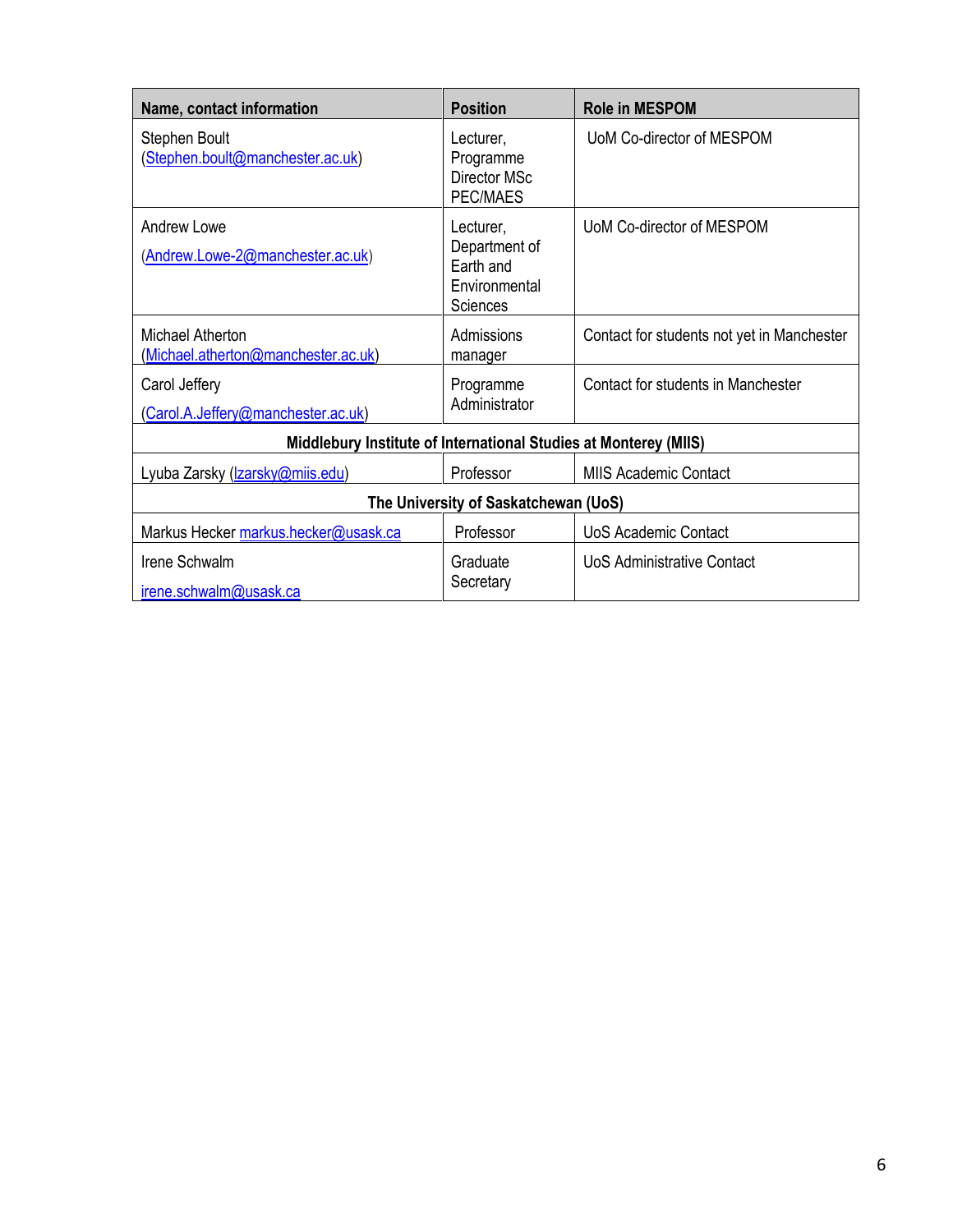## <span id="page-6-0"></span>**2 Governance and Academic Management of MESPOM**

#### <span id="page-6-1"></span>**2.1 Academic Board**

The Academic Board makes key decisions regarding the MESPOM study programme, admissions of students, selection of MESPOM scholars, students' mobility tracks, MESPOM-wide academic policies and procedures, as well as financial aspects of MESPOM operation (such as tuition fees). The Academic Board gathers at least once a year and frequently meets on-line for the purposes of decision-making. The current composition of the MESPOM AB is available from the MESPOM Website. The minutes of the AB meetings are available from the MESPOM coordinator.

### <span id="page-6-2"></span>**2.2 Examination Board**

Examination Board includes faculty members of all MESPOM partner universities appointed by the Academic Board as well as the MESPOM External Examiner. The Examination Board convenes twice a year (normally in June in conjunction with presentation and defense of the theses and in October). The Examination Board follows procedures outlined in the Annex to this Handbook. The Examination Board recommends the MESPOM Consortium partners to award the MESPOM Degree to successful graduates and confirms the academic grades of the MESPOM students concluding their studies.

### <span id="page-6-3"></span>**2.3 Student Representation**

Each cohort of MESPOM students appoints at least 2 student representatives for the full course of the programme. The MESPOM student representatives regularly contact MESPOM faculty and administrators, including through participation in the Faculty and Academic Board meetings, to share and discuss issues of concern to MESPOM students.

Student representatives do not participate in the Examination Board meetings.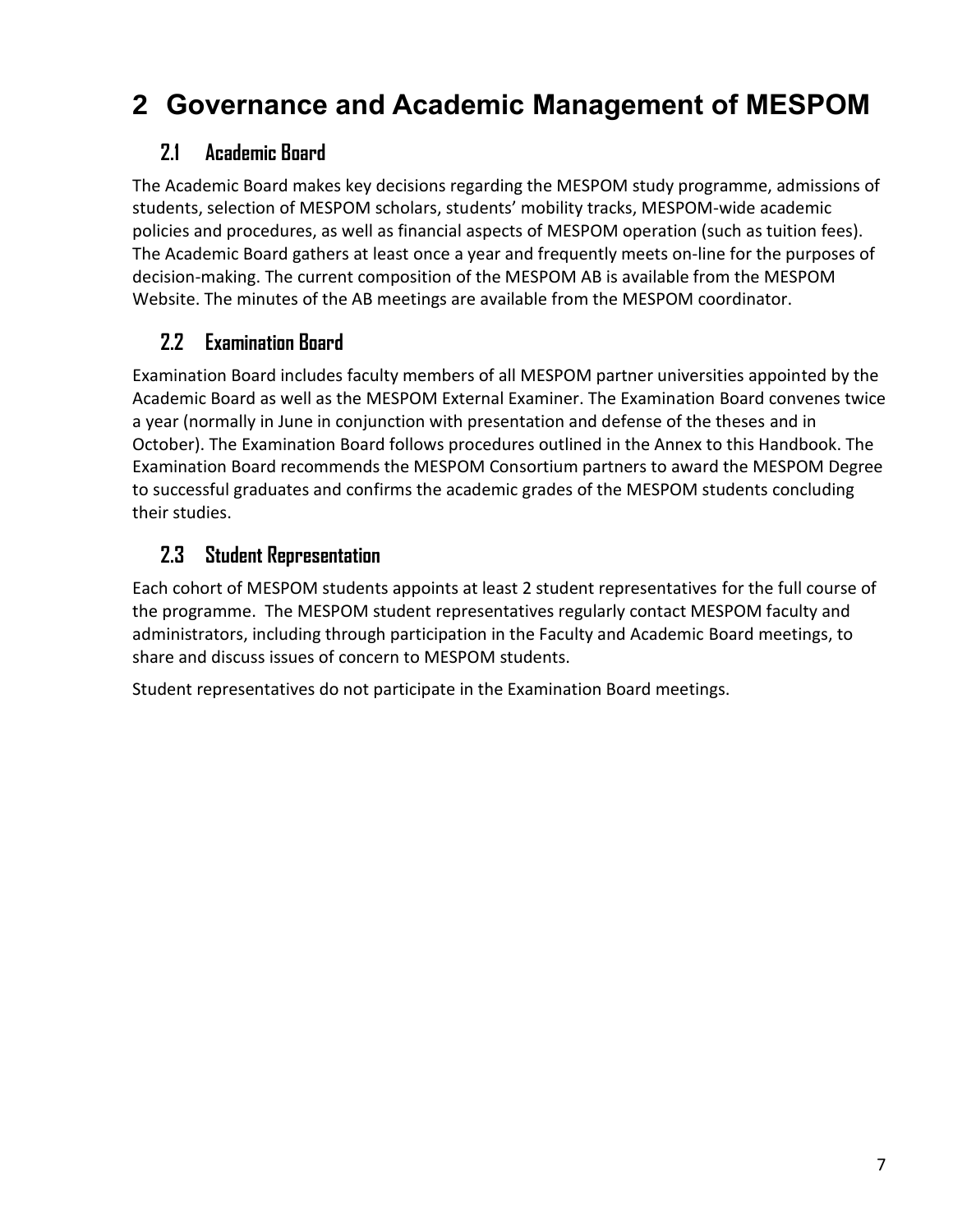## <span id="page-7-0"></span>**3 MESPOM Information and Communication Tools**

Each MESPOM student receives access to the **MESPOM.EU** domain services provided by Google Apps Education Edition. This gives access to a unique e-mail address

[firstname.lastname@mespom.eu](mailto:firstname.lastname@mespom.eu) as well as to shared documents, calendars, Websites and other services. The MESPOM Coordinator sets up user accounts for each enrolled MESPOM student.

**MESPOM students should regularly check their @mespom.eu e-mail address as they will be used for communication between the students and the Consortium (including the Coordinator).**

*Please note that e-mail to the @mespom.eu addresses can be automatically forwarded or accessed via POP, IMAP or Exchange e-mail clients for reading off-line. Help in setting up the email boxes will be provided on request.*

Useful email addresses within the MESPOM domain include:

- [studentsxx@mespom.eu](mailto:studentsxx@mespom.eu) an address for all the students *starting* MESPOM in the given year (xx);
- [lundxxxx@mespom.eu](mailto:lundxxxx@mespom.eu) and [manchesterxxxx@mespom.eu](mailto:manchesterxxxx@mespom.eu) for the tracks of the given year
- [students@mespom.eu](mailto:students@mespom.eu) email to all MESPOM students, past and present (use sparingly);
- alumni list@mespom.eu email address to all MESPOM alumni;
- [Alumni@mespom.eu](mailto:Alumni@mespom.eu) email address to the MESPOM Alumni Association

MESPOM policies, procedures and other key materials (thesis topics, internship opportunities, etc.) are posted at the **Students Space** [\(http://students.mespom.eu/\)](http://students.mespom.eu/). Access to this platform is possible with @mespom.eu usernames and accounts. Students can edit and create Webpages and establish separate Websites available within the MESPOM community or beyond using this tool.

The first year of MESPOM studies is supported by an **[e-learning platform at CEU](http://ceulearning.ceu.hu/course/index.php?categoryid=221)** where all students have access to course information (including the latest schedule), materials and other learning tools. The CEU/MESPOM e-learning platform also has an electronic copy of the most recent MESPOM syllabi.

MESPOM also has a number of **informal on-line communities**, such as e-mail lists on Google Groups (MESPOM for the programme in general and MESPOM05…10 for each cohort), LinkedIn groups, Facebook, etc. The MESPOM Google Groups and Facebook may be used to send official MESPOM announcements, but these will always be duplicated to the students' e-mail addresses.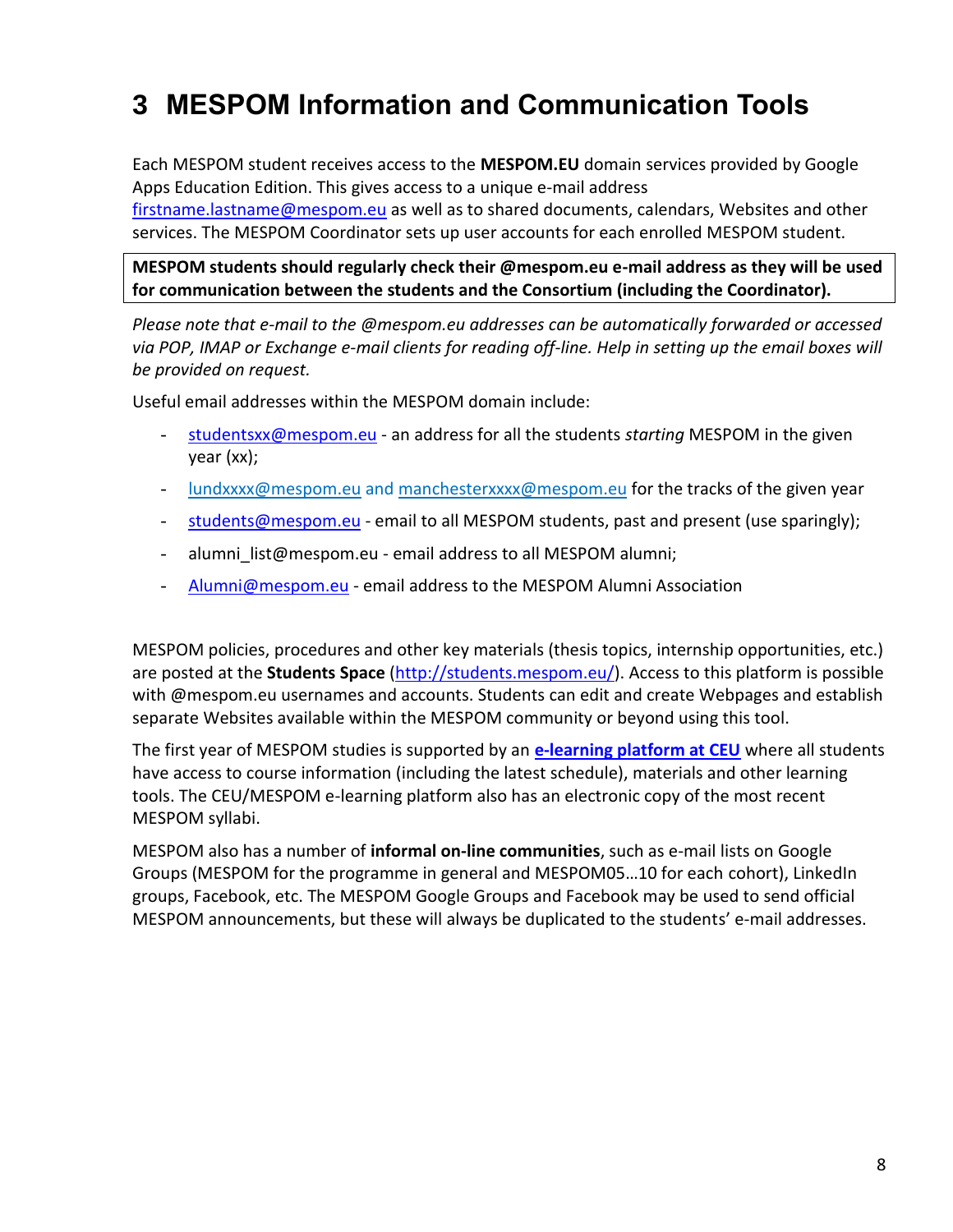## <span id="page-8-0"></span>**4 MESPOM Study programme**

The 2-year (120 ECTS credits) MESPOM programme includes three semesters of taught courses followed by a fourth research semester. A detailed and up-to-date description of the MESPOM programme is available from the [MESPOM](https://mespom.eu/) website and th[e CEU/MESPOM e-learning platform.](https://ceulearning.ceu.edu/course/index.php?categoryid=221)

**The [first two semesters,](http://www.mespom.org/prod/iiiee/mespom/site.nsf/wwwpages/D6FCCF22B4B1D800C1256F9D004098AB/$File/MESPOM%20Semesters%201-2%20_2005-06_%20for%20Web.pdf) taught at [CEU](http://www.ceu.hu/envsci/)** in Vienna with contribution from Lund University, include mandatory and elective units on various aspects of environmental challenges and societyenvironment interaction. Students then proceed with the **Spring Semester at the University of the Aegean** at their campus on the island of Lesvos studying subject of advanced science and management. During the 3<sup>rd</sup> semester students go on specialised tracks in either preventive environmental strategies in the public and private sector (at [IIIEE,](http://www.iiiee.lu.se/) Lund University) or environmental sciences and pollution control (at the [SEAES,](http://www.seaes.manchester.ac.uk/) [University of Manchester\)](http://manchester.ac.uk/). Both tracks emphasize hands-on research and practical experience in industries, organizations, and laboratories.

**Semester 3a at IIIEE, Lund University. Environment, Industry, Products.** The aim of this module is to equip students with knowledge and skills necessary to prepare and implement environmentallyrelevant management decisions, especially at a strategic level. Besides lectures and seminars, the module includes writing an individual research paper and is based on direct interaction with companies and municipalities. All units are mandatory, while the Applied Research in Preventive Environmental Approaches (ARPEA) course gives students a possibility to select research topics in strategic environmental development.

**Semester 3b at the University of Manchester. Pollution and Environmental Control.** The overall aim of this track is to provide an understanding of the effects of pollution on marine, freshwater and terrestrial ecosystems and human health, the management of solid, liquid and gaseous wastes and pollution abatement and research. Moreover, the Module strives to build analytical skills necessary to design and implement environmental and pollution control projects, as well as to communicate and disseminate relevant information. All parts of the taught element will be supplemented by laboratory and field practicals, field and industrial visits, and seminars and guest lectures from outside experts.

**Semester 4 Individual thesis research.** (30 ECTS credits; February - June of the 2nd academic year). Individual research will be undertaken at the CEU, IIIEE, the UoM, the UAegean, MIIS, or the UoS, depending upon the students' and Consortium partners' interests. Each student will have a thesis advisor from one of the degree awarding institutions and may have a second advisor from another Consortium partner. The topics of student research are closely linked to areas of research excellence of Consortium partners. The research will result in a Masters thesis which will be examined according to the procedures described in this Handbook.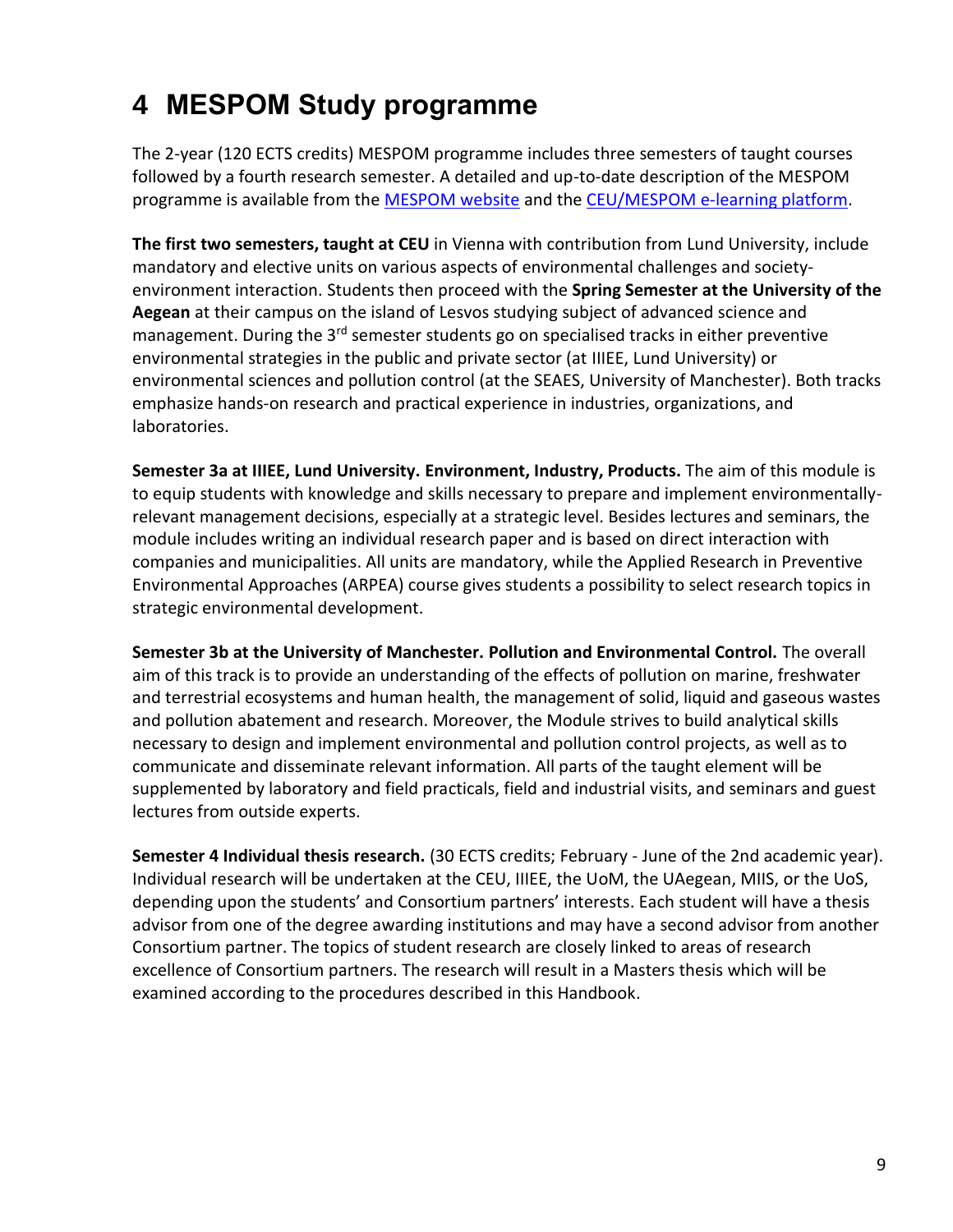## <span id="page-9-0"></span>**5 MESPOM Registration and Degree**

Each MESPOM student is registered at CEU, Lund University, and the University of Manchester and at the University of the Aegean upon joining the programme. Student registration is valid for the whole period of studies (2 years) independent of the students' study track.

Upon successful completion of the MESPOM course, each student receives a "MESPOM Degree". The MESPOM degree has features of both joint and multiple degrees. It is awarded jointly by four MESPOM Consortium partners (CEU, Manchester,Lund and the UAegean) and the degree certificates cross-refer to each other to stress the joint character. At the same time there are four separate degree certificates to ensure proper compliance with relevant national legislation and university charters.

MESPOM is a fully accredited program in Hungary since 2011. Students are granted a full-fledged Hungarian diploma since 2014 and until 2021

MESPOM is a fully accredited academic programme in Austria since 2019. Students will be granted Austrian diplomas since 2022.

Each successful graduate thus receives the following award documents:

| <b>Education certificate</b>                      | Joint document certifying the completion of the MESPOM<br>programme. Awarded at graduation ceremony                              |
|---------------------------------------------------|----------------------------------------------------------------------------------------------------------------------------------|
| <b>Diploma supplement</b>                         | Joint document in accordance with the EUROPASS standards.<br>Identifies the MESPOM qualification and its holder                  |
| <b>Transcript of records</b>                      | Issued by CEU on behalf of the MESPOM Consortium. Contains<br>records of all courses, grades and credits over 2 years;           |
| <b>UAegean Diploma</b><br>(degree certificate)    | Certifies the award of the UAegean degree                                                                                        |
| <b>CEU Diploma (degree</b><br>certificate)        | Certifies the award of the CEU MESPOM degree (registered with the<br>New York States Board of Regents and accredited in Austria) |
| <b>Lund Diploma (degree</b><br>certificate)       | Certifies the award of Lund University MESPOM degree. Is<br>accompanied by a record of courses as registered in Lund             |
| <b>Manchester Diploma</b><br>(degree certificate) | Certifies the award of the University of Manchester MESPOM<br>degree                                                             |
| <b>Hungarian Diploma</b>                          | Certifies the MESPOM degree in Hungary. Issued in English and<br>Hungarian (in 2014-2021)                                        |
| <b>Austrian Diploma</b>                           | Certifies the MESPOM degree in Austria. Issued in English and<br>German (from 2022)                                              |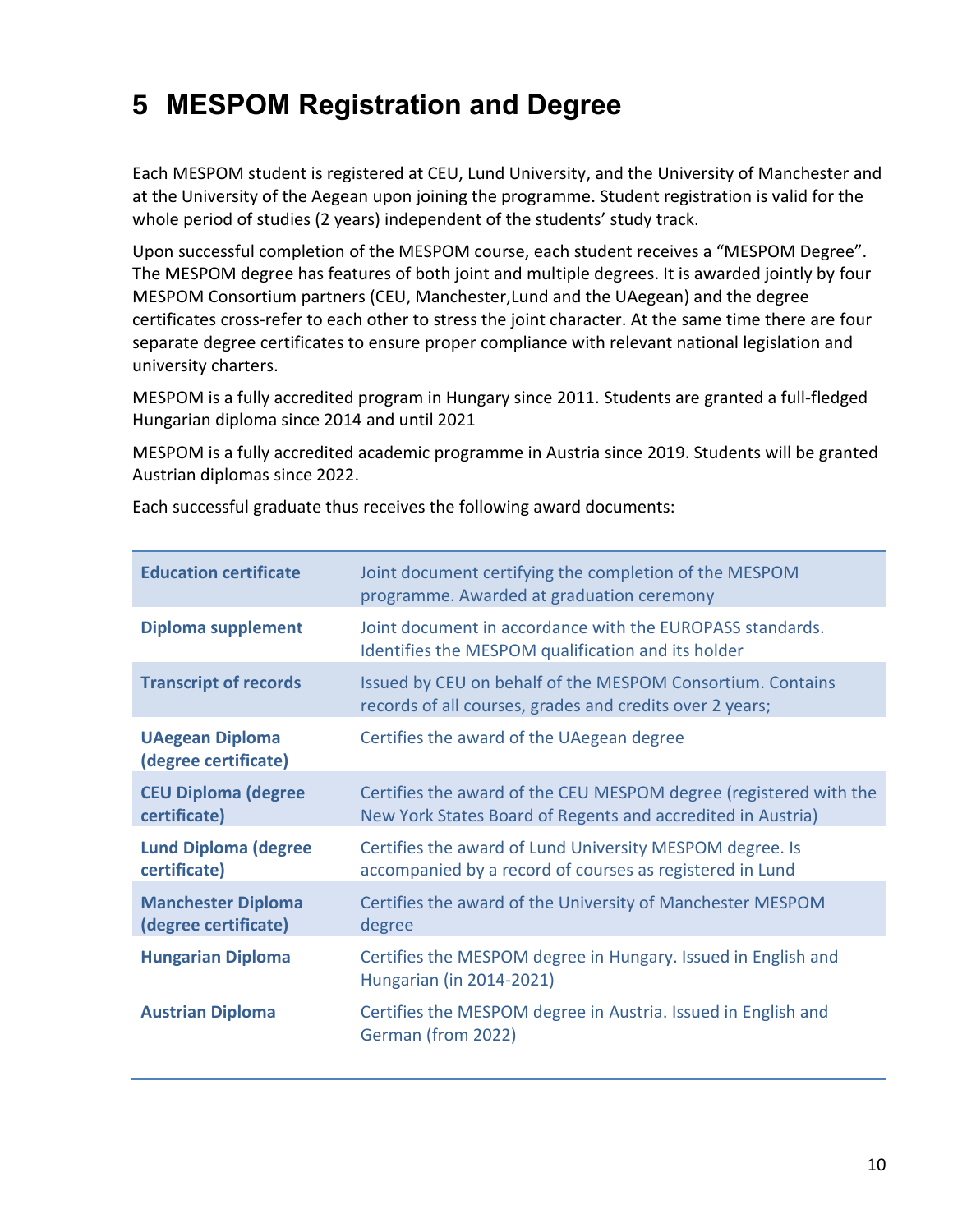In order to qualify for the MESPOM degree, a student should successfully complete all semesters of the course on the chosen mobility track. Relevant compensation and re-sit rules<sup>1</sup> - as defined by host institutions – apply within each semester. The following table shows 'exit tracks' if a student fails one or more of the semesters.

| Semester 1<br>(CEU) | Semester<br>2 Winter<br>(CEU) | Semester<br>2 Spring<br>(UAegean)<br>$\ddot{}$<br>internships | Semester 3* | Semester<br>$4**$<br>(thesis) | Result                                                                                              |
|---------------------|-------------------------------|---------------------------------------------------------------|-------------|-------------------------------|-----------------------------------------------------------------------------------------------------|
| Fail                | Not<br>allowed                | Not<br>allowed                                                | Not allowed | Not<br>allowed                | None                                                                                                |
| Pass                | Fail                          | Not<br>allowed                                                | Not allowed | Not<br>allowed                | Transcript (CEU)                                                                                    |
| Pass                | Pass                          | Fail                                                          | Not allowed | Not<br>allowed                | Transcript (CEU)                                                                                    |
| Pass                | Pass                          | Pass                                                          | Fail        | Not<br>allowed                |                                                                                                     |
| Pass                | Pass                          | Pass                                                          | Fail        | Pass                          | CEU Austrian) MSc Degree                                                                            |
| Pass                | Pass                          | Pass                                                          | Pass        | Fail                          | Certificate of completion (MESPOM, CEU) An<br>option of postgraduate certificate (if in Manchester) |

\* Normally, the grades for the Internship components are not available before Semester 3 in Lund starts; the students are therefore allowed to start Semester 3 at Lund as long as all the components of the Internship course up to submitting the student's report are completed.

\*\* For the students to start their thesis semester after Semester 3 in Lund, completion of 85 ECTS credits is sufficient.

<sup>1</sup> **Compensation rules** allow a student to fail in one course component and be 'compensated' by good performance in another course component. Compensation can be compared to 'averaging' the grades for two or more course components. **Re-sit rules** are rules which allow a student to take a second chance in an exam or other assessment after failing it. The students are advised to get acquainted with compensation and re-sit rules in their host institutions.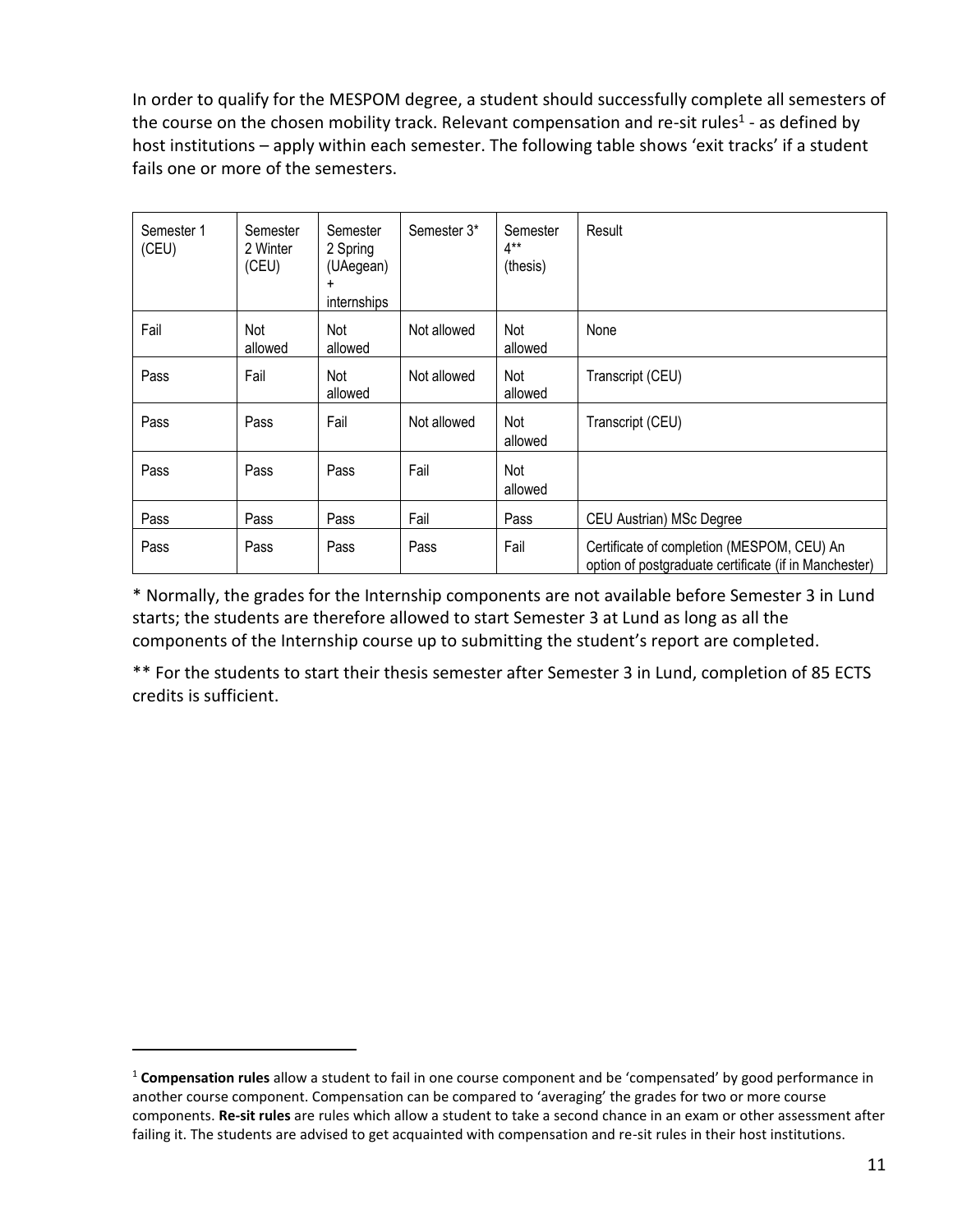## <span id="page-11-0"></span>**6 MESPOM Policies and Procedures**

#### <span id="page-11-1"></span>**6.1 General provisions**

**Unless specifically regulated by the MESPOM-wide policies and procedures contained in this Handbook, the rules of the host institution (i.e. the institution where a student is hosted at a given moment) always apply.** As these vary from one place to another, MESPOM students are advised to carefully study applicable policies and procedures every time they change a host institution. Student Handbooks of the four European consortium partners as well as relevant documents of North American partners are shared with the students.

The academic matters which are regulated by MESPOM Consortium as a whole are (a) the common grading scale which is necessary to translate grades received in one institution to another; (b) progression from one semester to another when it is associated with mobility between Consortium partners; and (c) joint examination of the thesis and the award of MESPOM degree. MESPOM Consortium partners communicate about academic malpractice so that malpractice incidents in a previous mobility period are taken into account in judging incidents in the subsequent periods.

### <span id="page-11-2"></span>**6.2 ECTS and grading scale**

MESPOM partner universities use the European Credit Transfer System (ECTS) to facilitate mutual recognition of courses and grades. Each MESPOM course has a value in ECTS credits. CEU, LU and the UoA directly use ECTS credits whereas the UoM uses UK credits (1 UK credit = 0.5 ECTS credits). The final MESPOM transcript and the Diploma Supplement use ECTS credits.

Each of the MESPOM partner institutions applies its own grading scale which will be explained to the students. In order to translate grades between institutions, the MESPOM Consortium uses the conversion table based on the so-called ECTS grading bands [\(Table 2\)](#page-11-3)

|             | <b>CEU</b>          |         |         |                   |                | <b>ECTS</b> |                 |
|-------------|---------------------|---------|---------|-------------------|----------------|-------------|-----------------|
| <b>Mark</b> | <b>GPA</b><br>Range |         | Aegean  | <b>Manchester</b> | Lund           | <b>Band</b> | $\frac{0}{6}$ * |
| A           | 4.00                | 96-100% | 85-100% | 70-100%           | 5              | A           | 10              |
| A-          | 3.67                | 88-95%  | 75-84%  | 65-69%            |                | B           | 25              |
| B+          | 3.33                | 80-87%  | 65-74%  | 60-64%            | 4              | C           | 30              |
| B           | 3.00                | 71-79%  | 55-64%  | 55-59%            |                | D           | 25              |
| B-          | 2.67                | 63-70%  |         |                   | 3              |             |                 |
| C+          | 2.33                | 58-62%  | 50-54%  | 50-54%            |                | E           | 10              |
| F           |                     |         | 40-49%  | 40-49%            | $\overline{2}$ | <b>FX</b>   |                 |
|             | 0.00                | < 57%   | 30-39%  | < 40%             | 1              | F           |                 |

<span id="page-11-3"></span>**Table 2. Inter-institutional grading scale**

\* Share of students who are expected to fall in the band, on average, in a comparable group of graduate students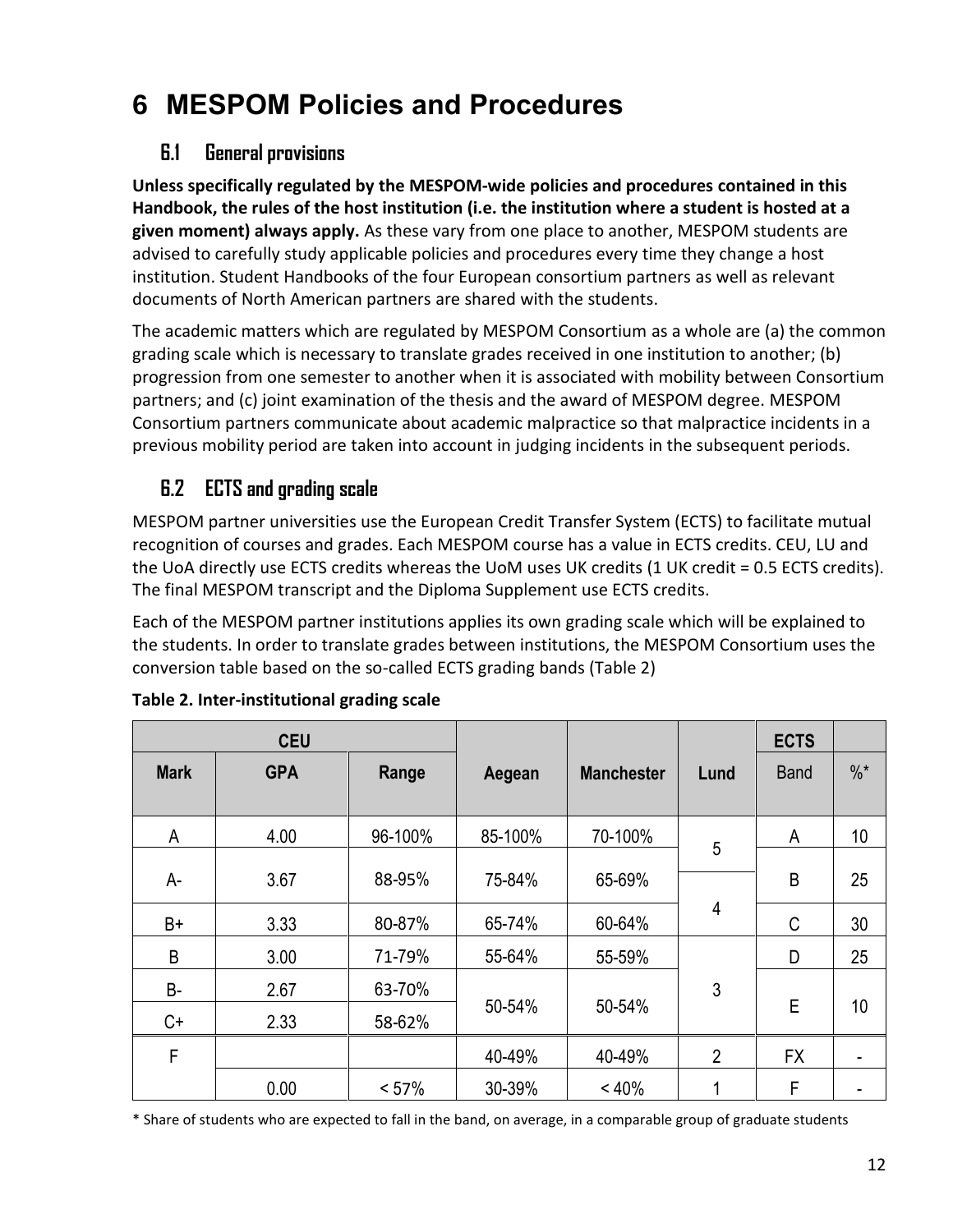*Distinction* to graduating MESPOM students is awarded upon the fulfillment of 2 conditions: (a) thesis grade of ECTS Band A; (b) GPA for all taught courses of 3.67 or above<sup>2</sup>. Merit to graduating MESPOM students is awarded if final GPA (including the thesis) is 3.33 or above and the student does not qualify for distinction. *Pass* to graduating students is awarded provided the student achieves an overall GPA of 2.66 or above (and does not qualify for distinction or merit).

### <span id="page-12-0"></span>**6.3 Selection of mobility tracks (Semester 3)**

Students select their  $3^{rd}$  semester mobility tracks at the time of application. It is up to the admissions committee to make offers for one or the other track. In exceptional circumstances, students may request the change of track from the MESPOM Academic Board before March 1st of the first year of their studies.

### <span id="page-12-1"></span>**6.4 Selection of mobility tracks (Semester 4). Thesis Research and Examination**

#### <span id="page-12-2"></span>**6.4.1 General**

Preparing a Masters' Thesis is a key element in the MESPOM course and its successful completion is a prerequisite for the award of the MESPOM degree. The thesis research project concludes the MESPOM course. It is undertaken during the  $4<sup>th</sup>$  Semester of the  $2<sup>nd</sup>$  Academic Year. The thesis research project is equivalent to 30 ECTS credits.

Students which did not complete Semester 3 course work with satisfactory grades according to the rules of the Semester 3 host institution will not be allowed to commence their thesis projects.

During their 4<sup>th</sup> semester MESPOM students may be hosted within any one of the MESPOM Consortium partners (further referred to as the '**Host Institution**').

During their thesis preparation period, each student has a **supervisor** who is a faculty member of the Host Institution. The role of the supervisor is to provide relevant advice and guidance to the student in the process of preparing the thesis, ensure that the thesis meets the overall requirements and continuously assess student's progress during Semester 4. Thesis supervisors are appointed by Host Institutions in consultation with the student and the MESPOM Academic Board.

MESPOM students who conduct their studies in NA partners are also required to have a thesis advisor from one of the MESPOM degree-awarding institutions (European partners).

According to the practice of each Host Institution, student may also have one or more **advisors** (**secondary supervisors**) whose role is to provide advice, guidance and feedback on students' work, especially in case of the primary supervisor's unavailability. Thesis advisors may also come from an institution other than the Host Institution including from outside the MESPOM Consortium, especially when thesis work is combined with an external internship.

<sup>&</sup>lt;sup>2</sup> Distinction on CEU degree certificate is awarded for any student that achieves GPA 3.67 or above.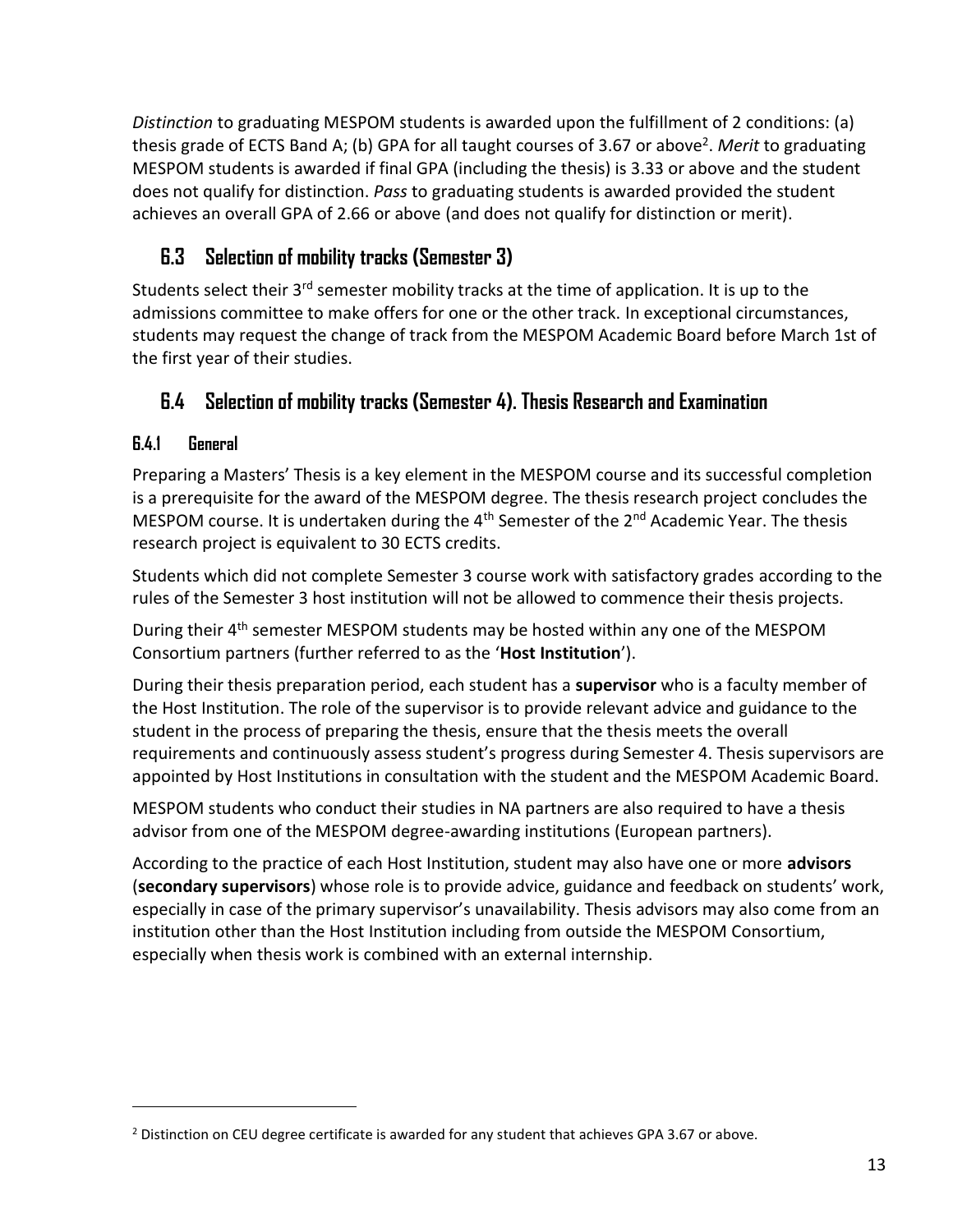#### <span id="page-13-0"></span>**6.4.2 Thesis preparation timeline**

The timeline may be adjusted for theses written at the MESPOM NA partners: MIIS and the UoS.

All months refer to the 2<sup>nd</sup> Academic Year of the MESPOM course. See the detailed timeline in the Academic Calendar at the end of this document.

- A. (**by early October)** MESPOM Academic Board sets the exact thesis timeline including the deadline for thesis submission and examination;
- B. In **October** students conduct consultations with potential supervisors to identify thesis writing opportunities.
- C. (**by early November**) students inform the MESPOM Coordinator about their selection of host institution for thesis (should be approved by the host institution):
- D. (**by early December**) students identify their potential supervisors and advisors, hold preliminary consultations with them and prepare short proposals with the following information:
	- Proposed thesis title;
	- Proposed Host Institution;
	- Proposed supervisor (secondary supervisor, advisor(s) if relevant);
	- Background information and justification (2 pages maximum) explaining the relevance and key details of the proposed research.

These proposals are submitted to the MESPOM Consortium Coordinator and circulated to the MESPOM Academic Board;

- E. (**by end-December**) MESPOM Academic Board, in consultation with MESPOM Consortium partners and with students decides on the allocation of students to host institutions for Semester 4. This allocation takes into account: (1) students' research interests; (2) willingness and interests of potential thesis supervisors and host institutions; (3) capacities (including financial) of the MESPOM Consortium and its partners to host students during their 4<sup>th</sup> semester. The MESPOM Consortium strives to achieve a balanced and equitable allocation of students to all six Consortium partners. In case of excessive demand for particular host institutions, the Academic Board may take into account past academic performance of individual students in assigning preferences.
- F. (**by first week of February)** students arrive to their host institutions; thesis research and writing starts; (mobility periods in NA partners may differ);
- G. **(by early June)** Students submit their theses for examination. Thesis grading at Host Institutions starts.
- H. **(mid-June)** Thesis presentations. Meeting of the MESPOM Examination Board. Graduation.

Preparations for thesis research start during Semester 3 when students choose their topics, supervisors and host institutions. Lund University and the University of Manchester have regular research training courses and other activities preparing students for thesis writing.

Thesis research and writing takes place from the first week of February until the submission deadline in June. During this period the student should be present in the Host Institution unless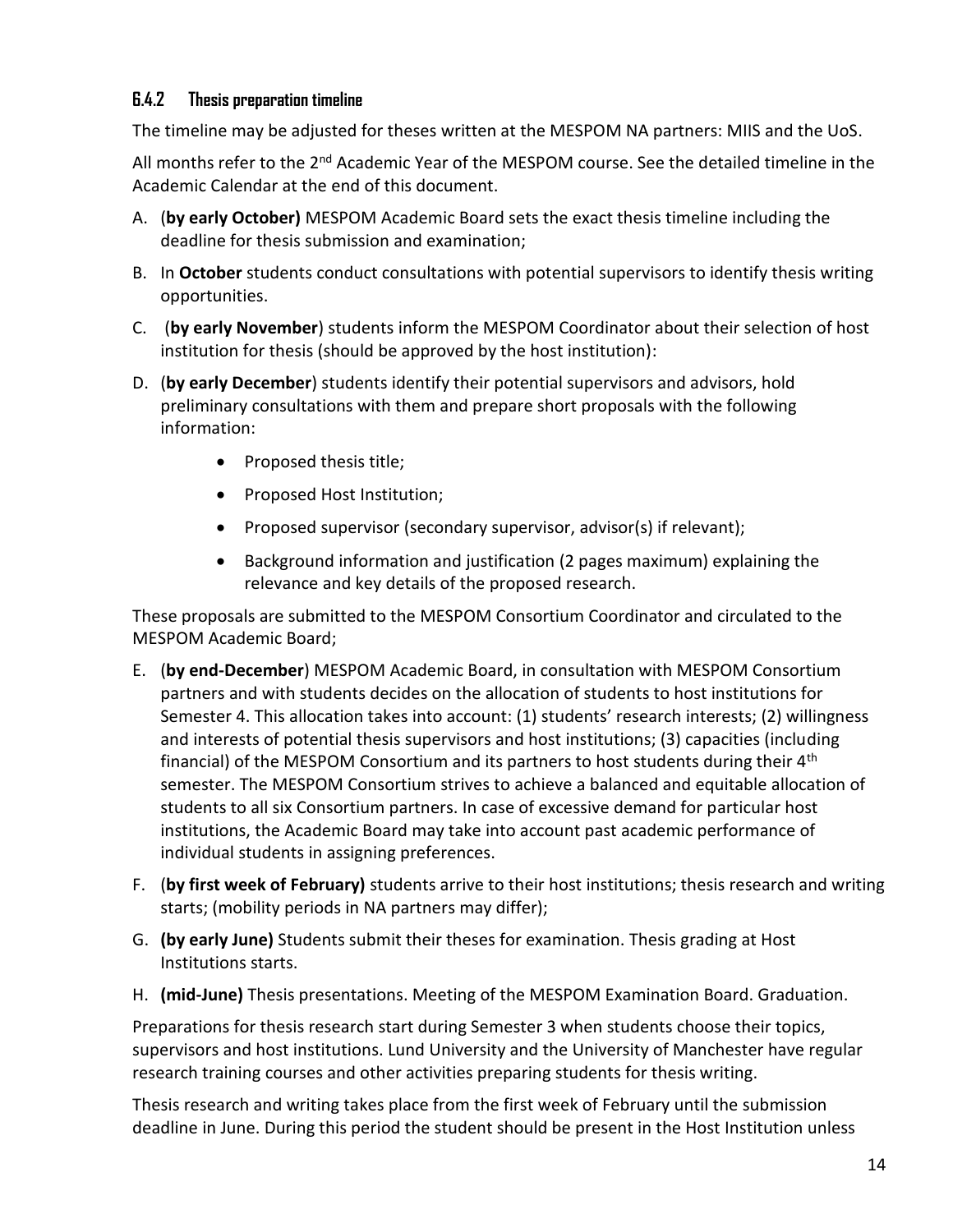his/her research requires field trips or access to resources in other places. In these latter cases the supervisor should give explicit permission for students' absence. It is students' responsibility to regularly keep the supervisor updated on the progress of thesis research and writing including during those periods when they are away on research missions.

#### <span id="page-14-0"></span>**6.4.3 Thesis format**

The common elements in MESPOM thesis include the following:

- The thesis should be written and typeset in English except bibliographic references which may be given in the original language;
- Thesis submission should follow the procedure of the host institution. Two electronic versions (in MS Word and pdf format) should be e-mailed to [thesis@mespom.eu.](mailto:coordinator@mespom.eu)
- the  $2^{nd}$  page following the title page should include the MESPOM and specify that

*"this thesis is submitted in fulfillment of the Master of Science degree awarded as a result of successful completion of the Erasmus Mundus Masters course in Environmental Sciences, Policy and Management (MESPOM) jointly operated by the University of the Aegean, Central European University, Lund University and the University of Manchester".*

NB: an electronic version of the 2<sup>nd</sup> page is available at [Students Space.](http://students.mespom.eu/)

All other elements of thesis style and format are regulated by the Host Institution.

After successful examination of the thesis, the student may be asked to introduce certain corrections and to submit final copies following specific binding and submission procedures necessary for correct storage of the thesis in relevant libraries and databases. These minor corrections (e.g. typos) need normally be made within 8 weeks after the thesis presentations and corrected works be emailed to [thesis@mespom.eu](mailto:thesis@mespom.eu)

#### <span id="page-14-1"></span>**6.4.4 Examination of theses**

All theses are examined by at least two examiners appointed by the Host Institution.

The examiners should provide a written report on the thesis which should normally cover the following:

- 1. **Problem definition.** The thesis clearly defines a problem that it intends to contribute to solving.
- 2. **Aims and objectives**. The thesis contains a clear definition of its aim and objectives.
- 3. **State of the art (literature review)**. The thesis contains a comprehensive description of the current state of the art with respect to the problem it seeks to solve (typically in the form of a literature review).
- 4. **Theoretical framework/hypotheses/guiding assumptions.** The thesis is based on sound and clearly outlined theoretical premises including where appropriate scientific theories or other well justified theories, hypotheses and assumptions.
- 5. **Methods/approach.** The thesis includes an explanation, a justification and an application of the method/approach used for achieving its aim.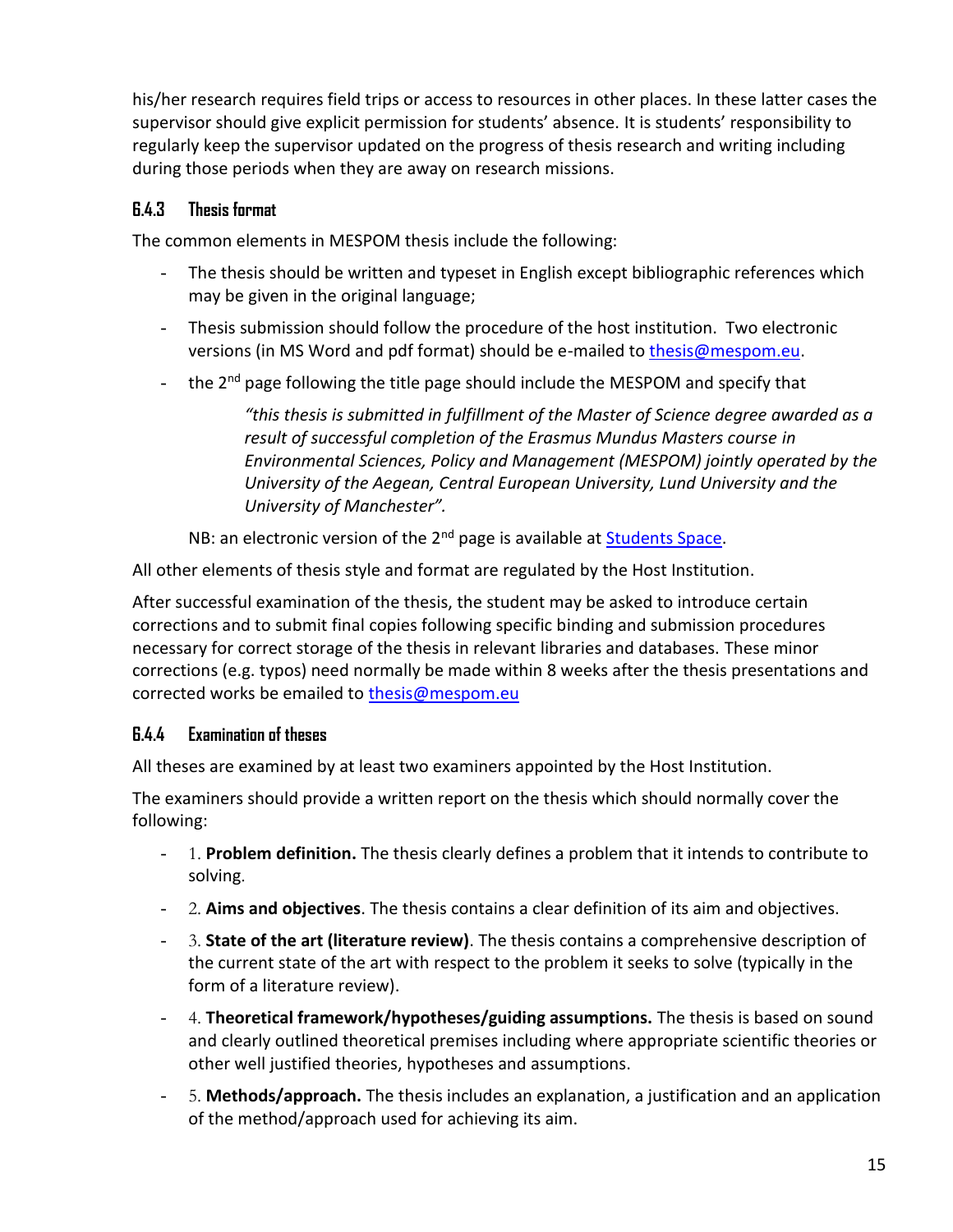- 6. **Data gathering and presentation.** The thesis demonstrates proper data gathering and presentation
- 7. **Discussion.** The thesis contains interpretation of the collected data
- 8. **Conclusions and recommendations for future work.** The thesis explains how it has achieved its aim and objectives and what are the broader practical or academic implications of the work done
- 9. **Presentation and organization.** The thesis is presented and organized in a professional manner.
- 10. **Originality.** The thesis demonstrates originality in relation to previous published work.

This report can be provided by filling in the Theses Examination Forms of the Host Institution (if available).

Examination forms should also contain suggested grades (using the grading scale of the Host Institution), including a percentage score.

The completed theses and the grades with justifications are submitted to the External Examiner at least one week before the theses presentations start.

#### **6.4.4.1 Thesis presentations and peer reviews**

The students orally present their theses to selected members of the Examination Board who have not necessarily read the thesis. Such presentations are also open to other MESPOM students as well as to the faculty, staff and the general public. As a mandatory element of the study programme, each MESPOM student is asked to provide peer-review of two theses. The peer reviewers must attend thesis presentations, and will be penalised by a reduction in their own presentation mark if they fail to do so. Normally, the thesis presentations take 15 minutes with additional time given to comments from peer reviewers and questions and answers, first by the members of the Examination Board and then by others present.

Thesis presentations are marked on a pass-fail basis based on the ability to demonstrate that the thesis work is their own and to professionally communicate its findings to a non-specialist audience. Presenters are entitled to receive oral feedback on their performance (though not their grade) from the examiners immediately after their presentation.

It is mandatory for students to attend the thesis presentations, examination and peer review sessions. The failure to do so will result in a lower grade for the thesis component of the course unless there are mitigating circumstances approved by the Mitigating Circumstances Committee in accordance with their normal procedures.

#### **6.4.4.2 Late submissions and re-submissions**

Theses not submitted by the deadline without a valid documented reason (usually severe adverse personal circumstances) and prior permission (requested immediately when the special circumstances arise) from the Host Institution will fail. Special circumstances for late submission of theses are dealt with by Host Institutions. The MESPOM Special Circumstances Board oversees consistent and equal application of the rules of deadline extension.

*MESPOM-wide rule on late submission:*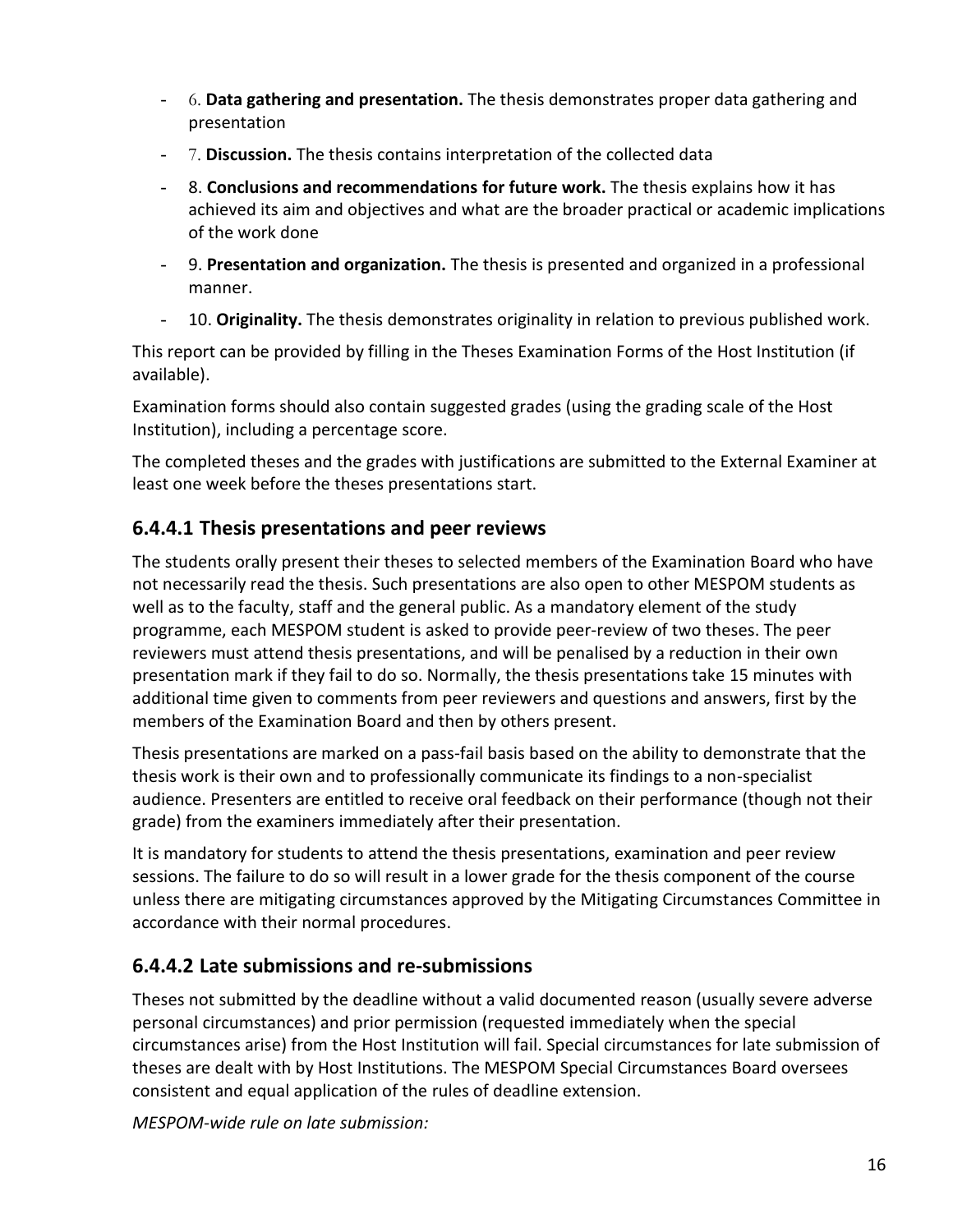Up to 5 penalty percentage points will be deducted from thesis grade per each day of late submission for up to maximum 4 days. Beyond a 4 day delay the thesis will be awarded a fail (F). Theses failed on the account of late submission or as a result of examination can be re-submitted by the deadline specified by the Examination Board. Examination of such theses would normally not be possible before the following academic year.

The multiple MESPOM degree can only be awarded in case of thesis submission not later than 2 years after the end of the taught component of the MESPOM course (Semester 3). The host institution's rules on late submission will also apply in addition to this MESPOM-wide rule (please consult the relevant Handbooks of your host institution).

#### <span id="page-16-0"></span>**6.4.5 Electronic submission of theses**

Final MESPOM theses should be submitted in the electronic form to the MESPOM Coordinator (at the address *thesis@mespom.eu*) and uploaded to both the MESPOM Intranet (*http://students.mespom.eu*) and to the Host Institution's repositories according to their procedures.

### <span id="page-16-1"></span>**6.5 MESPOM Examination Board meeting**

The Examination Board meets immediately following the presentation of MESPOM theses and prior to the Graduation Ceremony (in June). Its meeting follows the rules established by the MESPOM Consortium Agreement (Annex).

Final grades for Semester 4 are agreed by the MESPOM Examination Board based on the grades given by the Examiners for the written theses under the condition that the presentation has successfully passed.

The Examination Board also considers the results of the three taught Semesters of MESPOM and recommends the award of the MESPOM Degree or any other certificates, as well as deciding on the award of distinctions.

<span id="page-16-2"></span>The grades and final results along with all necessary corrections are communicated to the student.

### **6.6 Appeal Procedures**

Appeals against assessment results are made in accordance with relevant procedures of the host institutions. In case an appeal relates to the award of the final MESPOM degree or to the manner in which assessment results have been translated between the institutions, the appeals are directed to the MESPOM Examination Board through the MESPOM Co-ordinator.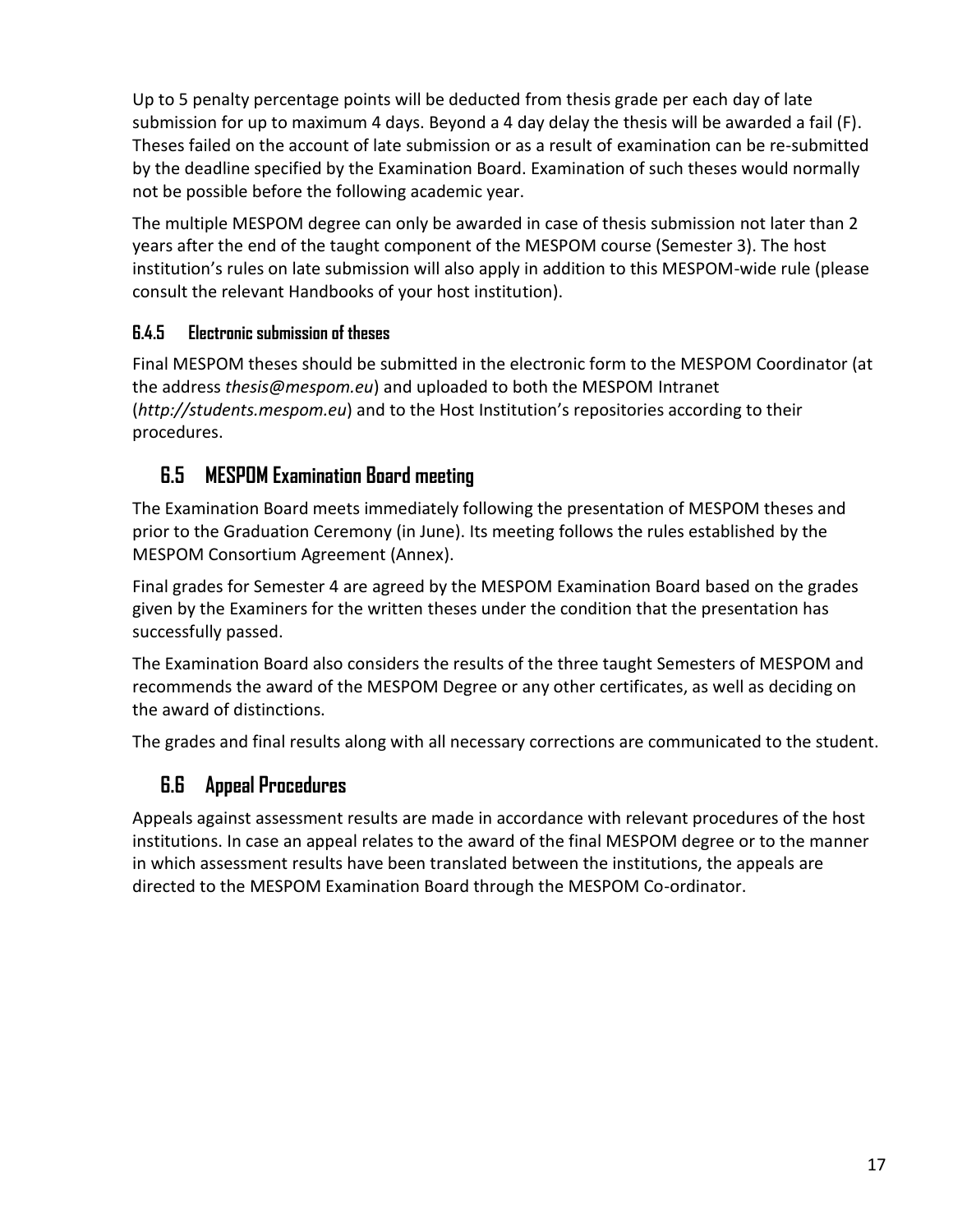## <span id="page-17-0"></span>**7 Tuition fees and financial aid**

MESPOM has a single tuition fee which is independent of the study track a student is taken but is different for EU and non-EU citizens. CEU collects the tuition fee on behalf of the MESPOM Consortium. CEU also pays respective tuition fees to the Partner Universities and administers Erasmus + (EMJMD) scholarships.

Contribution to subsistence costs will not be given to the Erasmus +scholarship holders for the EMJMD periods (study/research/placement/thesis preparation) spent in their country of residence, nor to scholarship holders from a Partner Country for the EMJMD periods exceeding one trimester (i.e. 3 months or the equivalent of 15 ECTS credits) spent in any Partner Country.

All matters related to the MESPOM Tuition Fee and E+ scholarships should be addressed to the MESPOM Coordinator.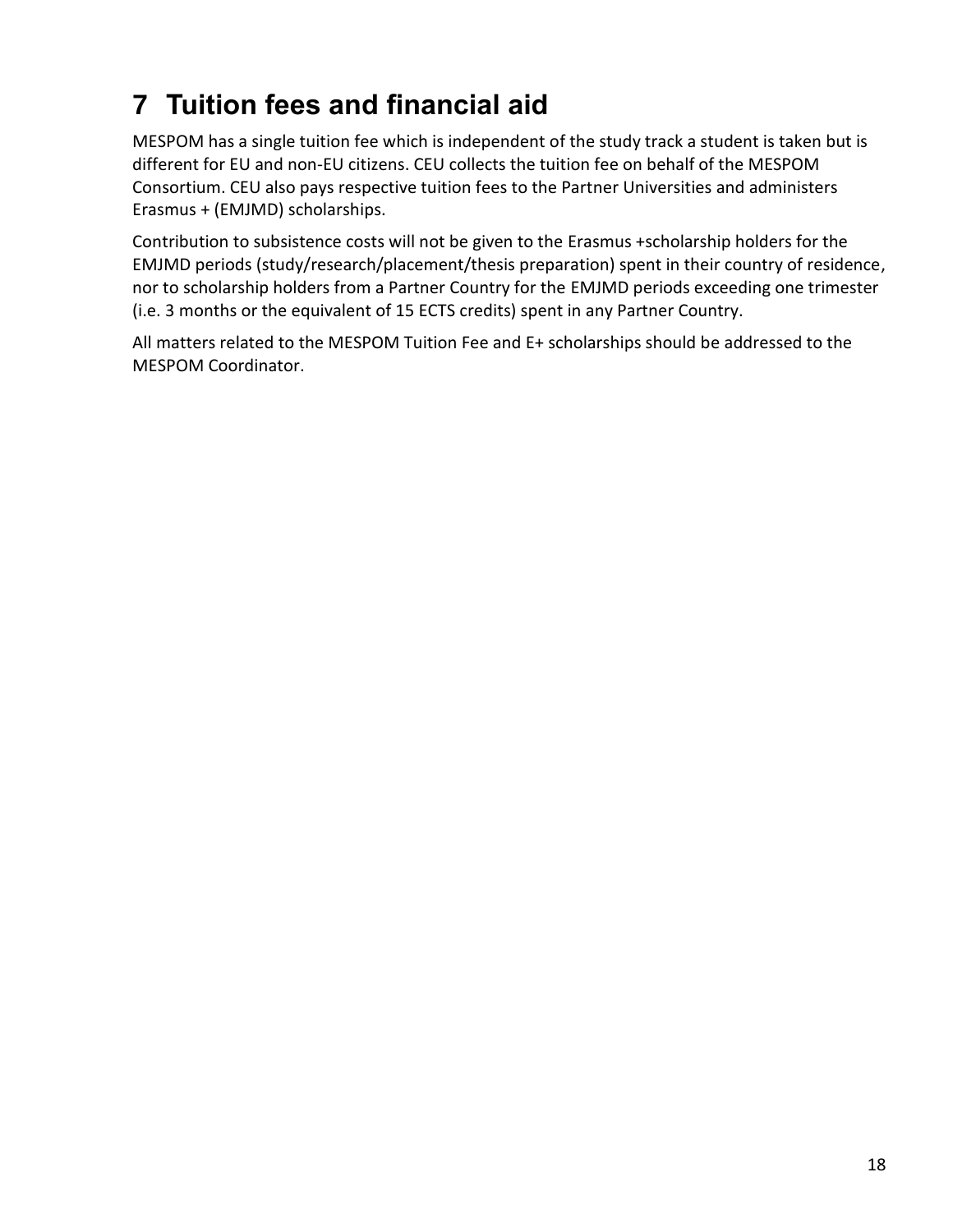## <span id="page-18-0"></span>**MESPOM Calendar 2021-2022 (classes '22 and '23)**

| 2021                                                                                                                                 |                                                                                                    |  |  |  |  |
|--------------------------------------------------------------------------------------------------------------------------------------|----------------------------------------------------------------------------------------------------|--|--|--|--|
| <b>Aug 31</b>                                                                                                                        | Class '22. Semester 3a (on-site classes) starts at IIIEE, Lund University                          |  |  |  |  |
| Sep 20<br><b>Class '23.</b> Semester 1 (Fall) starts at CEU                                                                          |                                                                                                    |  |  |  |  |
| <b>Oct</b><br><b>Class '22.</b> Students start consultations with potential supervisors                                              |                                                                                                    |  |  |  |  |
| <b>Oct 11</b>                                                                                                                        | <b>Class '22.</b> Teaching of Semester 3b starts at Manchester University                          |  |  |  |  |
| <b>Oct 19-20</b>                                                                                                                     | <b>MESPOM and CEU Examination Board</b>                                                            |  |  |  |  |
| <b>Early Nov</b><br><b>Class '22.</b> Students inform the MESPOM Coordinator about their selection of host institution<br>for thesis |                                                                                                    |  |  |  |  |
| Dec <sub>3</sub>                                                                                                                     | <b>Class '22.</b> Deadline for short thesis and Semester 4 mobility proposals                      |  |  |  |  |
| <b>Dec 10</b>                                                                                                                        | Class '23. End of Semester 1 (Fall) at CEU                                                         |  |  |  |  |
| <b>Dec 13</b>                                                                                                                        | <b>Class '22 Teaching of Semester 3b ends at Manchester University</b>                             |  |  |  |  |
| <b>Dec 16</b>                                                                                                                        | <b>Class '22.</b> Semester 3a (on-site classes) ends at IIIEE, Lund University                     |  |  |  |  |
| <b>Dec 17</b>                                                                                                                        | <b>Class '22. MESPOM AB decides on Semester 4 mobility tracks (on-line)</b>                        |  |  |  |  |
|                                                                                                                                      | 2022                                                                                               |  |  |  |  |
| <b>Jan 10</b>                                                                                                                        | Class '23. Semester 2a (winter) starts at CEU                                                      |  |  |  |  |
| Feb <sub>1</sub>                                                                                                                     | Deadline for MESPOM applications 2022-2024 (for financial aid)                                     |  |  |  |  |
| Feb <sub>1</sub>                                                                                                                     | Class'22. Semester 4 (thesis writing) starts Lund, Manchester, UAegean, CEU,<br>Saskatchewan, MIIS |  |  |  |  |
| <b>April 1</b>                                                                                                                       | Class '23. End of Semester 2a (winter) at CEU                                                      |  |  |  |  |
| Apr 4                                                                                                                                | <b>Class '23.</b> Spring semester starts at UAegean                                                |  |  |  |  |
| <b>Mar 15</b>                                                                                                                        | Deadline for MESPOM applications 2022-2024 3rd countries not seeking financial aid                 |  |  |  |  |
| June 1                                                                                                                               | <b>Class '22.</b> Thesis submission deadline (12 pm (noon) CET)                                    |  |  |  |  |
| <b>June 21-22</b>                                                                                                                    | <b>Class '22. Theses defense</b>                                                                   |  |  |  |  |
| June 23                                                                                                                              | MESPOM Examination Board and graduation event, (location tbd)                                      |  |  |  |  |
| June 25<br><b>Class '22. CEU Graduation</b>                                                                                          |                                                                                                    |  |  |  |  |
| July 8<br>Class '23. End of the UAegean module at Lesvos                                                                             |                                                                                                    |  |  |  |  |
| July 11 - Aug<br>31                                                                                                                  | <b>Class '23. Summer Internships</b>                                                               |  |  |  |  |
| Aug 15                                                                                                                               | Deadline for MESPOM applications 2022-2024 EU citizens not seeking financial aid                   |  |  |  |  |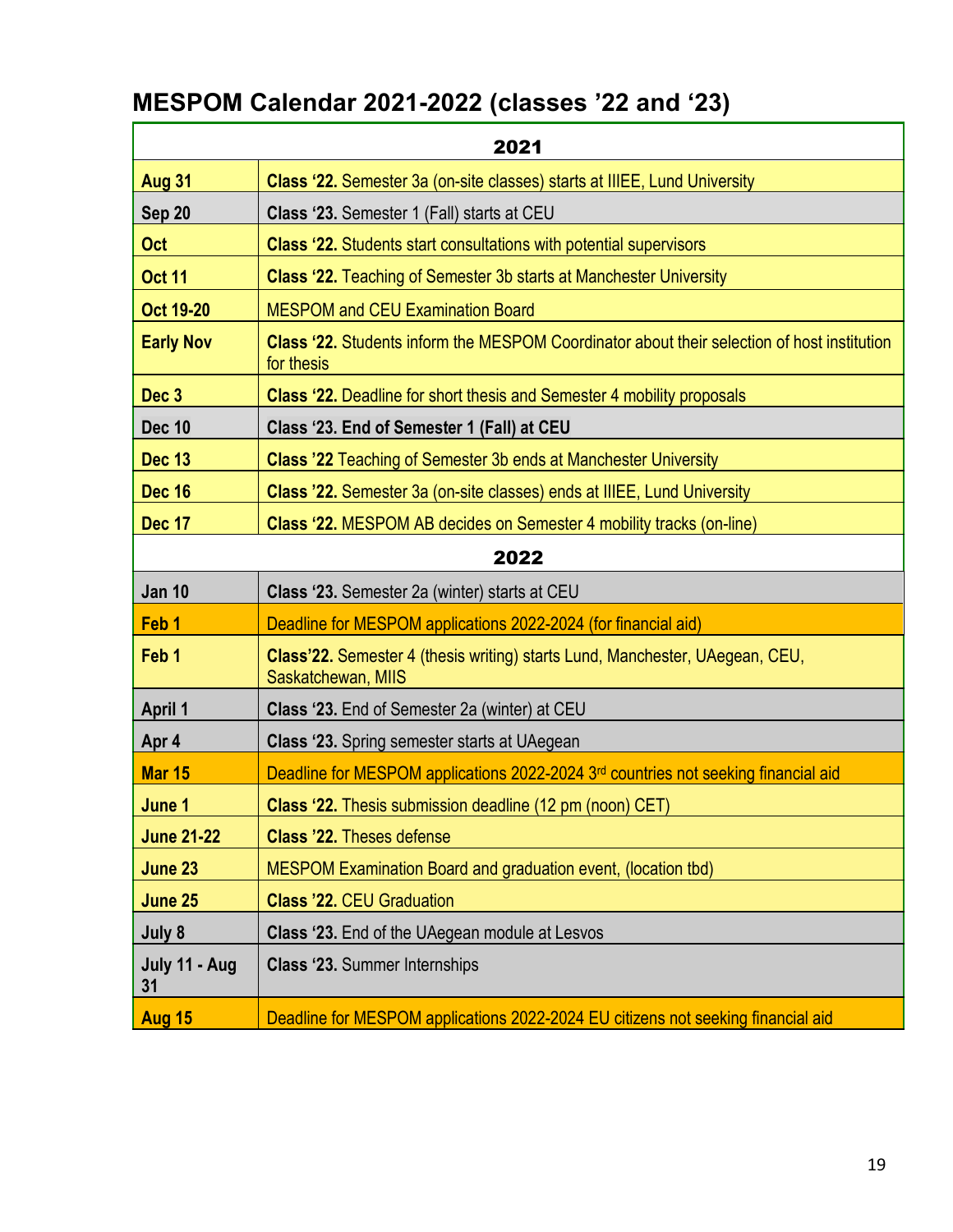### <span id="page-19-0"></span>**Own notes**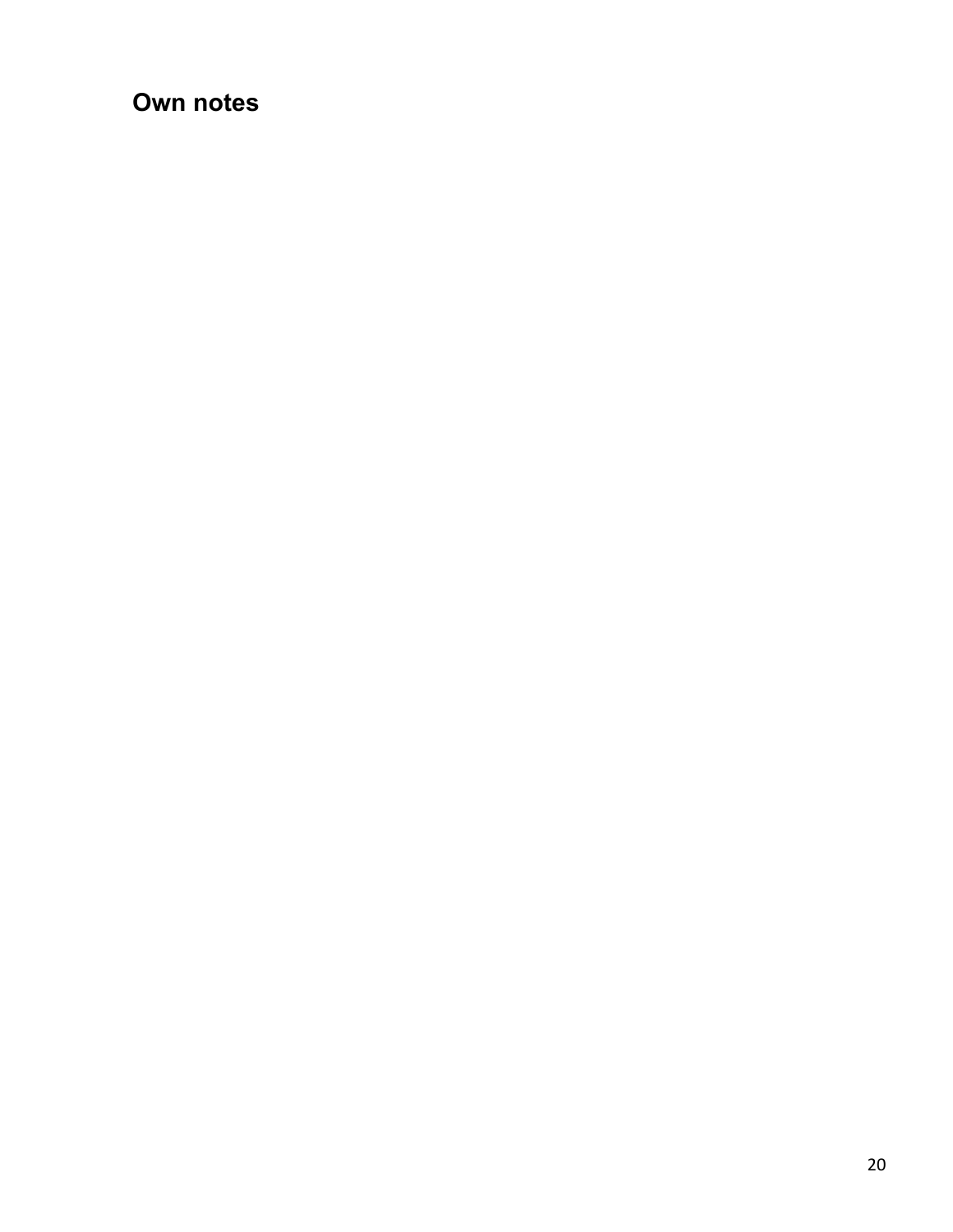### <span id="page-20-0"></span>**Annex. Examination Board procedures**

<sup>1</sup> The meeting of an Examination Board to agree degree awards is an important occasion. For students it represents the culmination of their period of study that is important for their future. For staff it represents the output from their teaching and support of the students and their learning. For the MESPOM Consortium and all its partner Universities it represents the opportunity to verify that academic standards are appropriate in the relevant subject, with the help of External Examiners. This document prescribes procedures that help to recognize the importance of the occasion and extract the maximum benefit from it efficiently.

#### **Membership**

- 2 An Examination Board is normally constituted from the teaching staff in the relevant discipline, and must include as full members the duly appointed External Examiner(s) for the programme or group of programmes under consideration. No student may be a member, except that a member of teaching staff who is registered for a research degree may be a member of a Board for taught programmes.
- 3 All meetings of Examination Boards should be chaired by the designated member of academic staff or an academic nominee if necessary. The chair is responsible for ensuring that the meeting is properly conducted and that appropriate decisions are reached.
- 4 All meetings of Examination Boards should be serviced by the MESPOM co-ordinator and administrative staff. They are responsible for advising on procedures, recording proceedings and transmitting decisions in all Consortium partners.

#### **Conduct of meetings**

- 5 Adequate notice of meetings should be given. Ideally a schedule of meetings should be published at the beginning of the academic year.
- 6 Minutes of meetings must be kept. These should record the names of those present (distinguishing full members of the Board from others in attendance). They should also record the decisions in summary form by candidate number on the marks list (e.g. candidates  $1 - 7$ : first class, etc). It is important to record clearly in the minutes the candidates for whom supplementary information was considered (e.g. mitigating circumstances or *viva voce* examination by External Examiner) and the reason for the Board's decision. If a student subsequently submits an academic appeal, the person dealing with the appeal may request to see the minutes of the Board to clarify whether and how any special circumstances were considered. Detailed results by candidate will be part of the separate official record of the examination results and the student transcripts.

In its proceedings, the Examination Board should use only students' ID numbers, not their names, to ensure fair and consistent application of the rules.